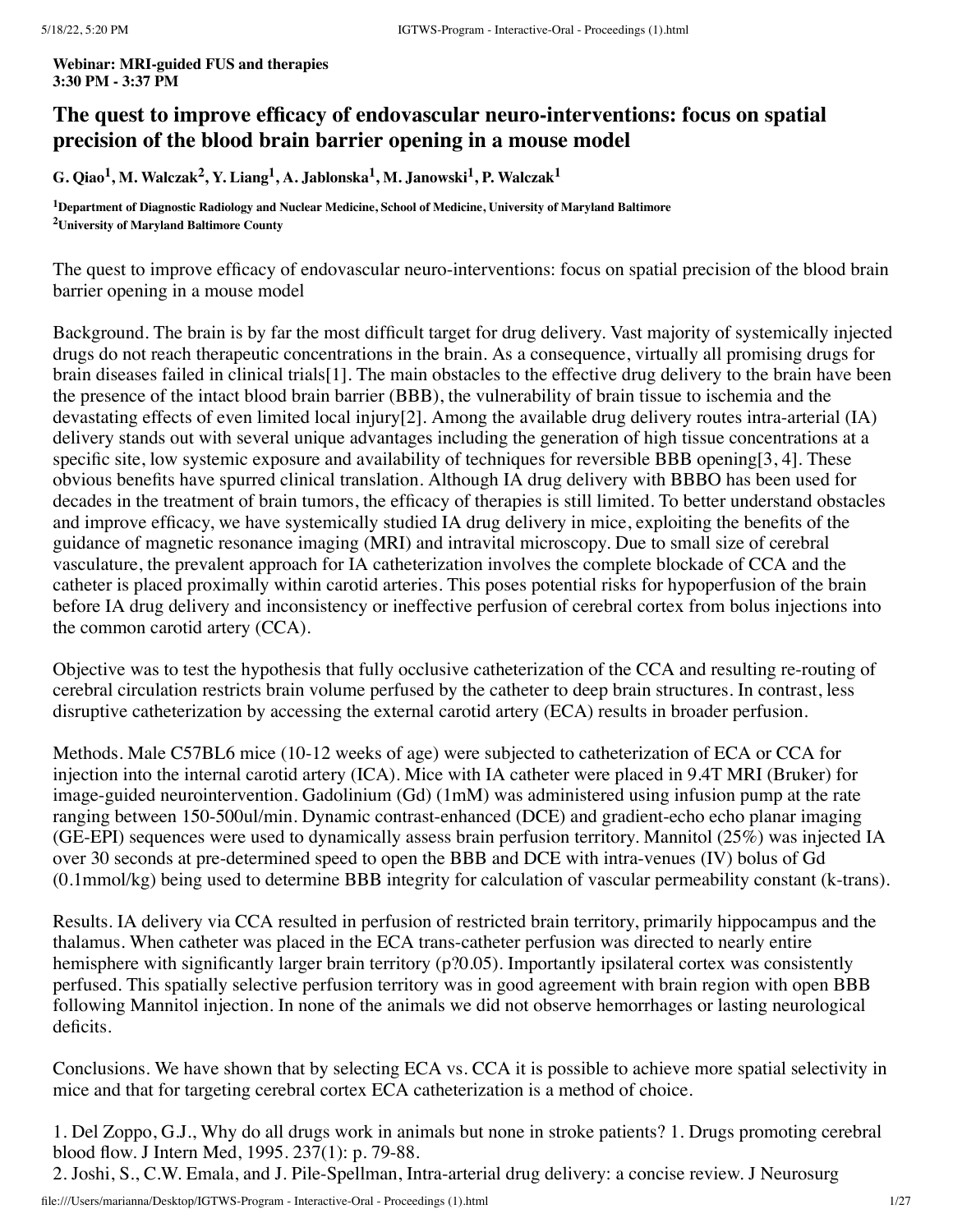Anesthesiol, 2007. 19(2): p. 111-9.

3. Dedrick, R.L., E.H. Oldfield, and J.M. Collins, Arterial drug infusion with extracorporeal removal. I. Theoretic basis with particular reference to the brain. Cancer Treat Rep, 1984. 68(2): p. 373-80. 4. Chu, C., et al., Hyperosmolar blood-brain barrier opening using intra-arterial injection of hyperosmotic mannitol in mice under real-time MRI guidance. Nat Protoc, 2022. 17(1): p. 76-94.

R21NS118232 gqiao@som.umaryland.edu

**Webinar: MRI-guided FUS and therapies 3:37 PM - 3:44 PM**

# **Transcranial Focused Ultrasound Targeting Using Image Guidance and Array-Based Steering**

M. Anthony Phipps<sup>1,2</sup>, Thomas Manuel<sup>1,3</sup>, Huiwen Luo<sup>1,3</sup>, Pai-Feng Yang<sup>1,2</sup>, Allen Newton<sup>1,2</sup>, Li Min Chen<sup>1,2</sup>, William **Grissom1,3 , Charles F Caskey 1,2,3**

**<sup>1</sup>Vanderbilt University Institute of Imaging Science, Nashville, TN <sup>2</sup>Department of Radiology and Radiological Sciences, Vanderbilt University Medical Center, Nashville, TN <sup>3</sup>Department of Biomedical Engineering, Vanderbilt University, Nashville, TN**

# **Objectives**

Transcranial focused ultrasound (tFUS) can be used for a variety of applications including neuromodulation and blood brain barrier disruption. Accurate targeting is important to ensure the focus is in the targeting region prior to starting therapy. Optical tracking can be used to position the focus of the transducer at the target and a phased array transducer allows for electronic steering to correct tracking errors and skull induced shifts in the beam location. We established methods to target a phased array transducer in a nonhuman primate (NHP) brain using optical tracking and use the tracking information and MR acoustic radiation force imaging (MR-ARFI) to steer the focus to other nearby targets.

# Methods

A custom backplate was built to attach an optical tracker to the back of a 128 element, 650kHz phased array transducer. An optically tracked hydrophone was used to establish the transformation from this tracker to the ultrasound coordinate system by sonicating a known grid of 27 points in a water tank and measuring the location of peak pressure. This transformation was tested in phantom and in vivo MR thermometry and MR-ARFI experiments and the translation aspect of this transformation was updated based on the observed error. Finally, this optical tracking and steering system was tested in vivo in a NHP by targeting the center of one hemisphere of the brain and using the optical tracking information and a single MR-ARFI image to steer to targets in the thalamus and insula.

# Results

The fiducial registration error between known steering locations and measured pressure maxima was 0.26mm. Phantom testing and initial in vivo testing of the transform found a 6.6mm lateral bias and a 7.0mm axial bias in the transformation. This bias was used as an offset for an updated transformation. Registration of the transducer coordinate system to in vivo MR coordinate system in three MR-ARFI tests resulted in target registration errors of 1.0 mm, 3.6 mm, and 1.6 mm for an average error of 2.1 mm. Using the tracking information and a single MR-ARFI image at the geometric focus we were able to steer the focus such that the ARFI displacement region overlapped with targets in the thalamus and insula.

# Conclusion

In this work we demonstrate a method to use optical tracking, MR-ARFI, and electronic steering to target and sonicate brain regions within a NHP. We registered the transducers coordinate system to MR images with optical tracking data. MR-ARFI is used to find the true geometric focus location after registration error and skull effects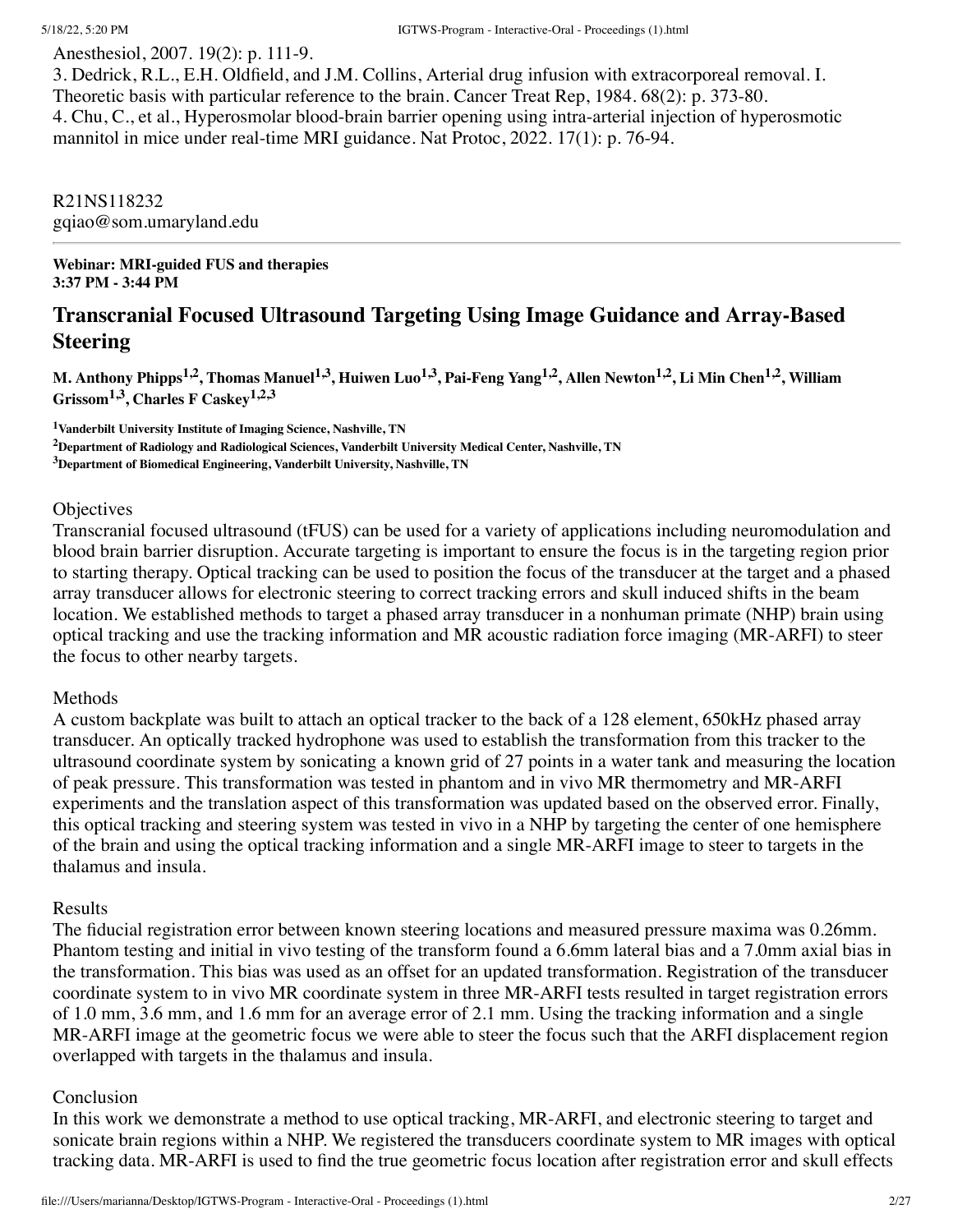and the focus is then electronically steered to the initial target or other nearby targets.

U18EB029351; R24MH109105; T32EB001628 m.anthony.phipps@vumc.org

**Webinar: MRI-guided FUS and therapies 3:44 PM - 3:51 PM**

# **Investigating the feasibility of targeting mesial temporal lobe structures using tcMRgFUS**

Sijia Guo<sup>1,2</sup>, John Snell<sup>3</sup>, Jiachen Zhuo<sup>1,2</sup>, Dheeraj Gandhi<sup>1,2</sup>Alexander Ksendzovsky<sup>4</sup>, Paul Fishman<sup>5</sup>, Rao P Gullapalli<sup>1,2</sup>

<sup>1</sup>Center for Metabolic Imaging and Therapeutics(CMIT), University of Maryland School of Medicine, Baltimore, MD, USA

<sup>2</sup>Department of Diagnostic Radiology and Nuclear Medicine, University of Maryland School of Medicine, Baltimore, MD, USA

**<sup>3</sup>Focused Ultrasound Foundation, Charlottesville, VA, USA**

**<sup>4</sup>Department of Neurosurgery, University of Maryland School of Medicine, Baltimore, MD, USA**

**<sup>5</sup>Department of Neurology, University of Maryland School of Medicine, Baltimore, MD, USA**

### **Objective**

Despite years of development and clinical trials using less invasive methods, open surgical resection of the mesial temporal lobe remains the standard approach to medication refractory temporal lobe epilepsy (TLE). Although thermal brain ablation with transcranial MR guided focused ultrasound (tcMRgFUS) is FDA approved for essential tremor (ET) and Parkinson's disease (PD), its use in treating temporal lobe epilepsy has not been well explored likely because the target location for mesial temporal lobe (MTL) is out of the treatment envelope of currently FDA-approved tcMRgFUS systems.

### Methods

In this study we performed 3D-finite difference acoustic simulations to assess the feasibility of targeting the MTL using the Neuro ExAblate (InSightc, Haifa, Israel) focused ultrasound system which is FDA approved. Furthermore, we validated the simulations ex-vivo on cadaveric skulls. Throughout the simulations, the use of lower power and longer sonication duration will be investigated to minimize skull heating, especially at the skull base. In addition, we developed an algorithm to block transducer elements to reduce skull heating.

### Results

Our simulations suggest that  $48-51^{\circ}$ C rise in temperature can be easily obtained at the MTL target, resulting in a maximal temperature rise at the skull by <10°C from the baseline. Experimental results on cadaveric skulls are in close agreement with the simulations. Further reduction in skull heating is also possible through switching off the transducer elements that mostly contribute to skull heating without sacrificing the rise in temperature or significant change in the shape of the ultrasound beam at the MTL target. While future large scale clinical trials will provide information on the thermal dose required to create lesions in the MTL, it is quite likely that 100 min Cumulative Equivalent Minutes at 43 °C (CEM43) will be greater than that of lesions made when targeting the ventral intermediate nucleus for ET or globus pallidus for PD.

### Conclusion

Overall, we have demonstrated through simulations that targeting the MTL for ablation using tcMRgFUS is possible with the currently approved clinical neuro system operating at 670 kHz. Furthermore, we have demonstrated experimentally that ablative temperatures can be obtained at the MTL target while avoiding excessive skull heating in cadaver skulls.

Focused Ultrasound Foundation sijia.guo@som.umaryland.edu

**Webinar: MRI-guided FUS and therapies 3:51 PM- 3:58 PM**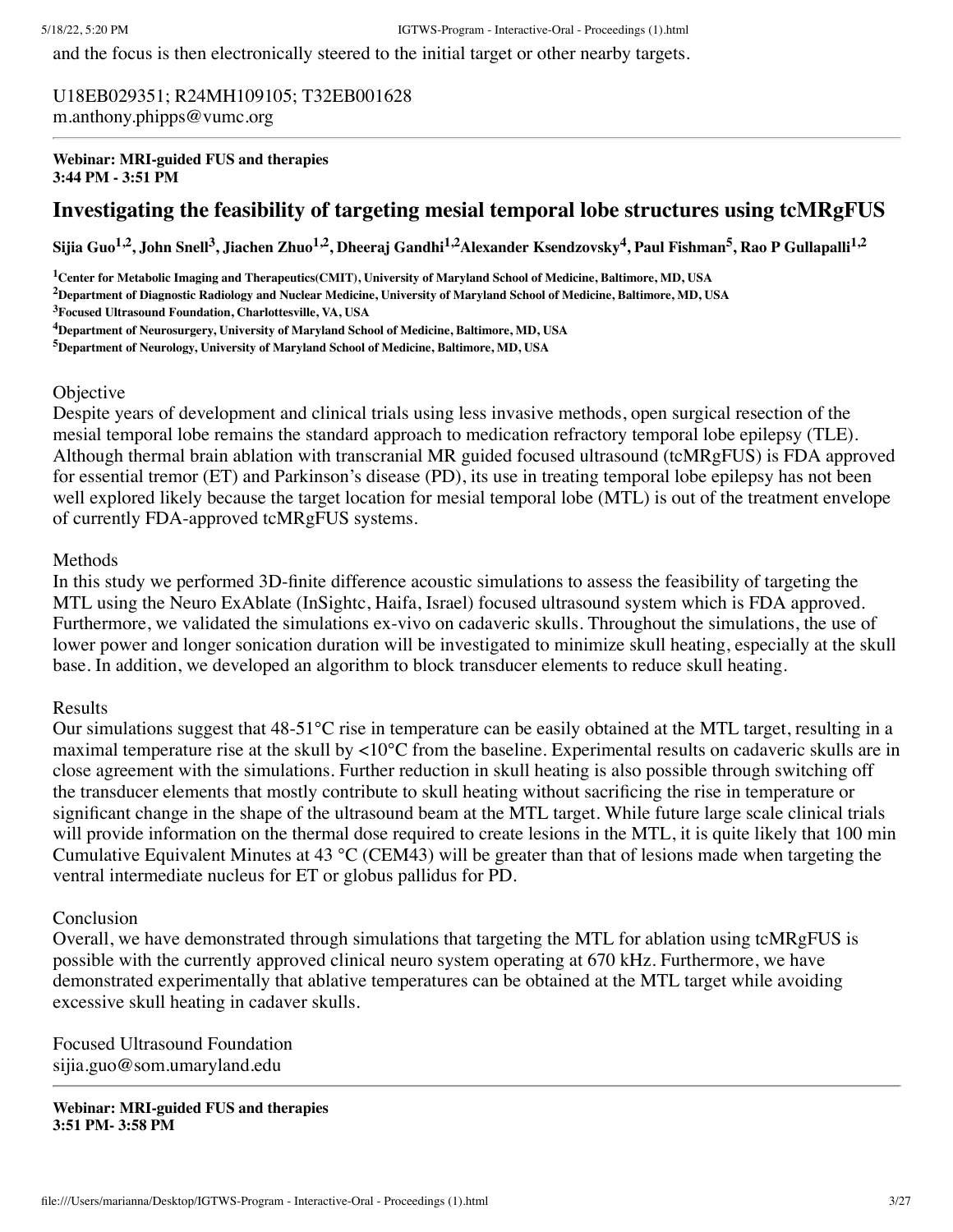# **Data-driven algorithms for pre and intraoperative planning of focal cryoablation of prostate cancer**

Pedro Moreira<sup>1</sup>, Nicholas Fordham<sup>1,2</sup>, Mariana Bernardes<sup>1</sup>, Kemal Tuncali<sup>1</sup>, Clare Tempany<sup>1</sup>, Junichi Tokuda<sup>1</sup>

**<sup>1</sup>Brigham and Women's Hospital and Harvard Medical School, Boston, MA <sup>2</sup>Boston University School of Medicine, MA**

Objective: Focal cryoablation (FC) has been investigated as a minimally-invasive option for the management of low-risk organ-confined prostate cancer (PCa) and a salvage treatment option for post-radiation recurrence. Unlike radical treatments, FC aims to freeze and destroy only the lesion and the surrounding area using thin cryo-needles. FC is expected to reduce the risk of complications associated with the radical treatment, such as incontinence and impotence, while keeping acceptable oncological outcomes. Safe and effective cryoablation requires the deployment of the cryo-needles at optimal locations so that the lethal ablation zone created by the iceball fully encompasses the tumor with a certain ablation margin while preserving surrounding healthy tissues. Currently, physicians rely on pre and intraprocedural images and their own experience to define the best cryoneedle locations and to visually monitor the iceball formation using intraoperative images. However, predicting the final shape of the lethal ablation zone and monitoring the ablation margin in 3D are challenging tasks as it depends on patient-specific factors such as proximity to heat sources and thermal properties of the prostatic tissue. The lack of a computer-aided tool for planning and monitoring the ablation margin increases the risk of an unsuccessful ablation. This study explores different machine learning techniques for pre and intraoperative planning during focal cryoablation of prostate cancer.

Methods: We implemented a data-driven approach to predict the boundaries of the resultant iceball given a defined cryo-needle configuration. We used a voxel-wise model based on the square of the distances from each voxel to the thermal sources. This evaluation used retrospective data of patients, where 17-gauge cryo-needles were inserted transperineally using a guiding template. The model accuracy was evaluated by the Dice Similarity Coefficient (DSC) between the predicted and the actual iceballs. Additionally, we implemented a deep-learning algorithm to automatically segment the iceball boundaries in the intraprocedural image and allow for precise computation of the ablation margin in 3D. The visible iceballs on intraprocedural MR images were segmented using a convolutional neural network model based on the 3D U-Net. The model was trained using intraoperative MR images obtained during 46 MRI-guided FC procedures. Iceballs were manually segmented on 119 images consisting of 77 training, 21 validation, and 21 test images. The test images were used to compute the DSC between the manual and automatic segmentation.

Results: The preoperative prediction model achieved an average DSC of 0.76, which is comparable with recent works using bioheat modeling (DSC of 0.82). The automatic intraoperative iceball segmentation presented an average DSC of 0.84, which is also in line with previous studies of iceball segmentation.

Conclusion: This study presented promising preliminary results using artificial intelligence techniques to predict the iceball formation and segment it intraoperatively during focal cryoablation. We are currently integrating the proposed approaches into an open-source software for pre and intraoperative planning. Additionally, testing and validation on a larger prospective dataset are planned.

P41EB028741 plopesdafrotamoreira@bwh.harvard.edu

**Webinar: MRI-guided FUS and therapies 3:58 PM- 4:05 PM**

# **Dual-tracked devices for efficient interventions utilizing multiple modalities: The MR-Tracked and Impedance-Tracked cardiac-arrythmia ablation example**

Masahito Suzuki<sup>1</sup>, Junichi Tokuda<sup>2</sup>, Gregory Olson<sup>3</sup>,Jeff Schweitzer<sup>3</sup>, Luca Neri<sup>1</sup>, Ryan Baumgaertner<sup>2</sup>, Aravindan  $\bf{K}$ olandaivelu $^1$ , Henry  $\bf{R}$ . Halperin $^1$ ,Ehud  $\bf{J}$ . Schmidt $^1$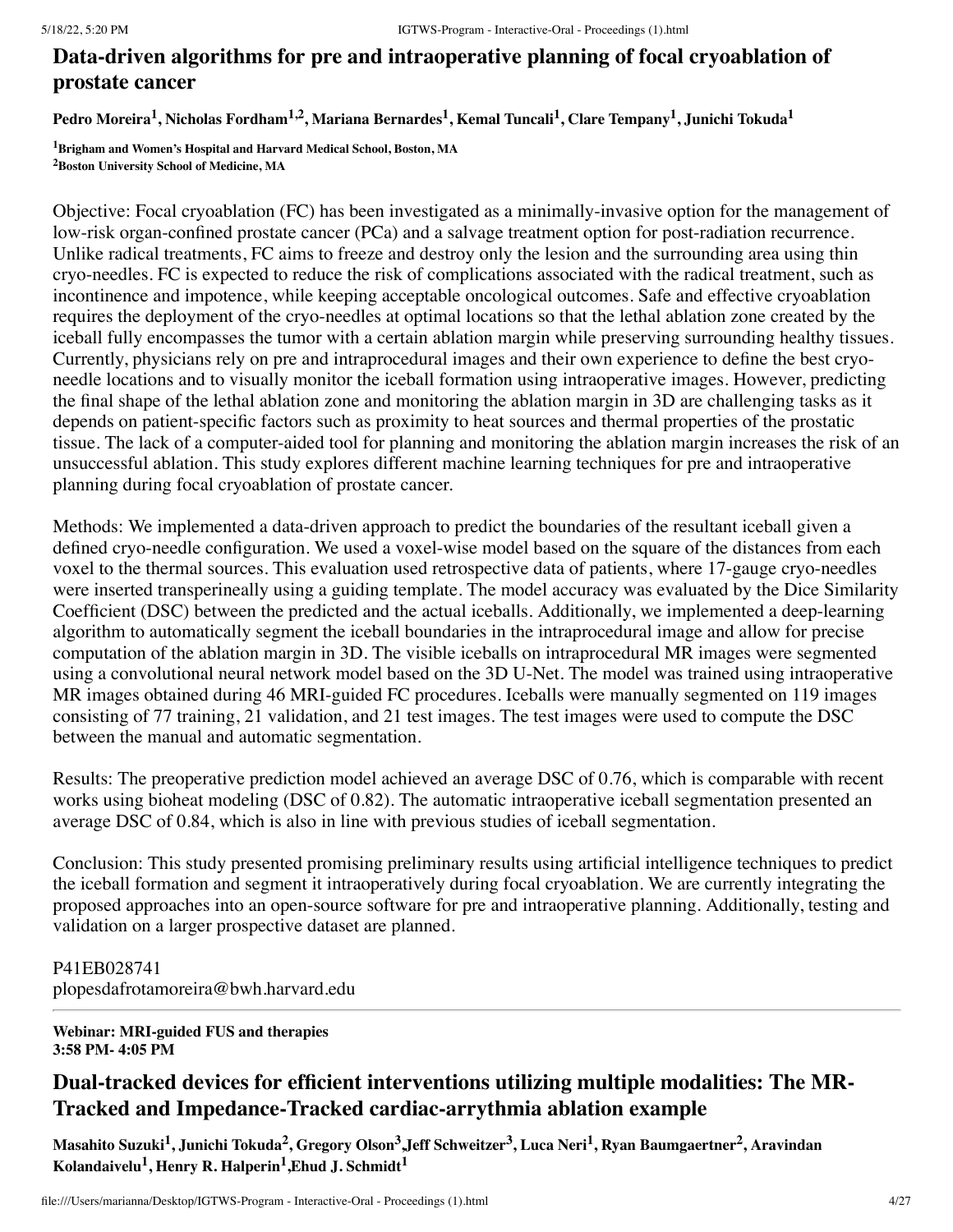**<sup>1</sup>Cardiology, Johns Hopkins University, Baltimore MD <sup>2</sup>Radiology, Brigham and Women's Hospital, Boston, MA**

**<sup>3</sup>Abbott Labs, Minnetonka, MN**

[Objectives] In multiple scenarios, optimal patient treatment can require interventions performed with guidance and/or imaging using two modalities or performed both within and outside an imaging modality. For these, it is desirable to have (a) interventional devices that are positionally located using two tracking methods ('dualtracked'), with (b) one method being available in both environments, and (c) one method being geometrically linear and compatible with the imaging modality, and (d) there is a rapid means to alternate between methods and/or environments, without re-registration. An exemplary application is cardiac electrophysiological arrhythmia ablative therapy, where most devices operate best under X-ray fluoroscopy and Electro-Anatomic-Mapping (EAM) guidance, performed with electrical impedance tracking (IMT). However, Late Gadolinium Enhancement (LGE) MRI is required for selecting arrhythmia targets, for detecting chronic soft-tissue changes, while Long T1-weighted Long Inversion Time (TWILITE) is required for intra-procedurally monitoring thermallesion permanence after (500KHz) Radio-Frequency Ablation, but limited MR-conditional devices exist. This project utilized metallic-backbone MRI-conditional catheters and sheathes with both IMT and MR-Tracking (MRT) sensors on their shaft. A workstation was developed that accepts input from both tracking methods and performs accurate co-registration between the modalities, linearizing the fast (99 fps) but geometrically nonlinear IMT tracking into the MRT (and MRI) linear coordinate frame. Phantom and swine interventions were performed on the MRI stretcher, utilizing linearized IMT-navigation and EAM outside the scanner, and MRI imaging and MRT/IMT tracking inside the scanner.

[Methods] Abbott developed 2.4mm diameter 1.1m long dual-tracked EP diagnostic/ablation catheters, and 6.1mm diameter 1.0m long deflectable sheathes with 3mm internal lumens that admit EP catheters. The devices use metallic-braided shafts that employ Miniature Balun technology for MRI-compatibility and have IMT electrodes and MRT micro-coils on their shafts. An RF-shielded systems cabinet with multiple sub-systems permitted performing MR-conditional IMT, EAM, and water-cooled RF Ablation within the Siemens 1.5T MRI environment without reducing MRI or MRT SNR. A custom plug-in module for 3D Slicer was developed to import, process and visualize IMT sensor locations together with their associated EGM traces, and MRT sensor locations from each device. During device navigation in water/Glycerol phantoms simulating abdominal intervention inside the MRI scanner, dual-tracked spatial locations were collected and IMT->MRT co-registered using a thin plate spline algorithm. Following co-registration, EAM could be performed using the registered IMT data either inside or outside the scanner.

[Results] Millimeter accuracy IMT->MRT registration was enabled using 0.15Hz low-pass filtering of the IMT data on the workstation. 15x15x90 mm3 Field of Views are linearized at once, with <2mm RMS error. Spatiallylinear and accurate EAM mapping or RF Ablation can thereafter be performed both inside and outside the MRI scanner, accurately registered to a guiding MRI map (LGE, TWILITE). Subject transition between proceduresegments performed outside the MRI bore to within the MRI bore took <30 seconds and did not require reregistration.

[Conclusion] Interventions outside the scanner on the MRI table permit use of many conventional devices, while MRI or MRT inside the scanner provides unique inter-tissue contrasts. Dual-tracked MR-conditional devices support rapid transitions between these two domains.

R01-EB022011; R21-EB023515; R01-HL157259; R01-EB020667 AHA-SDG261039PI: E. Schmidt msuzuk10@jhmi.edu

**Webinar: MRI-guided FUS and therapies 4:05 PM- 4:12 PM**

**In vitro Evaluation of Full-length, MR-safe Interventional Passive Catheter Markers at 3T**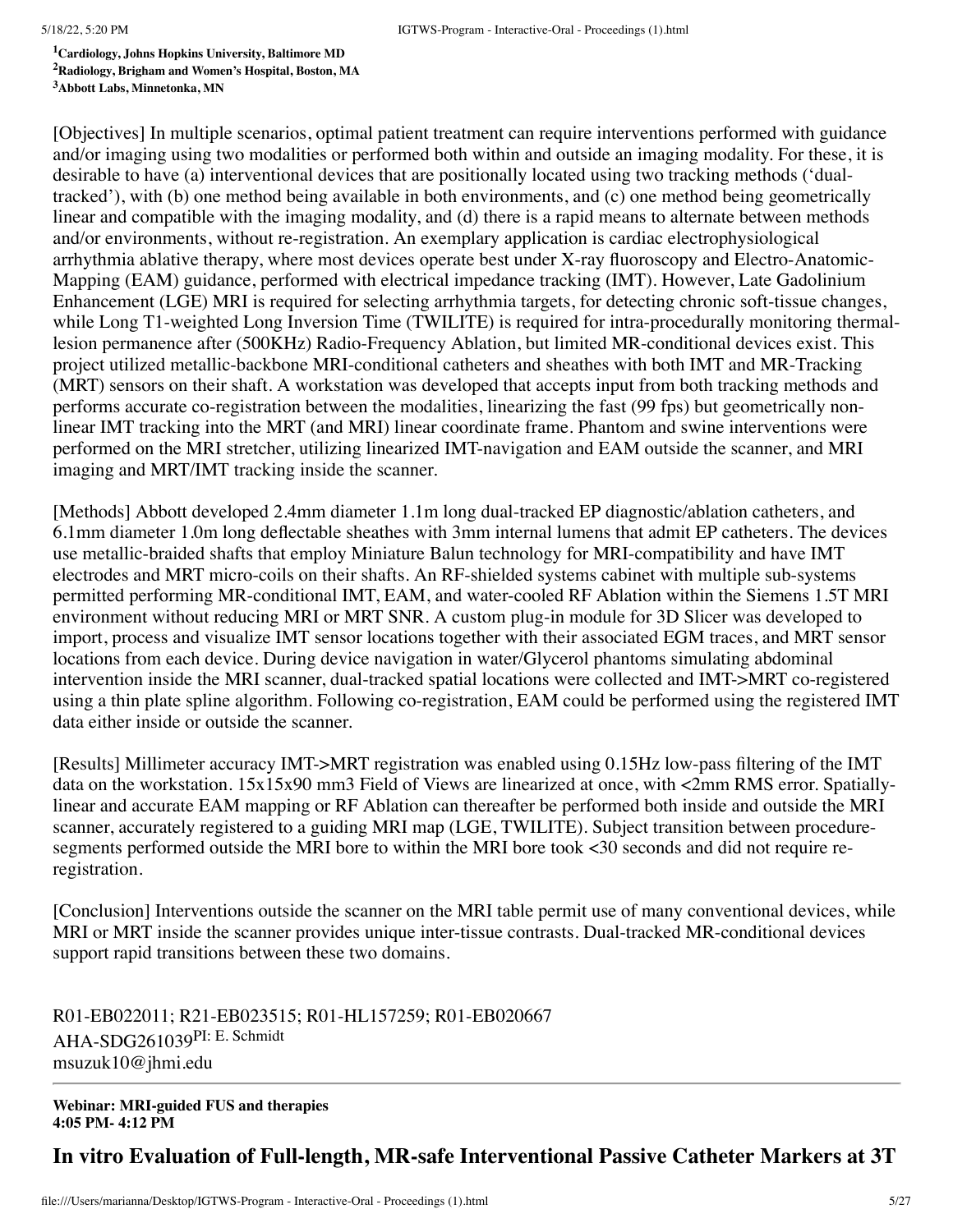Bridget F Kilbride<sup>1</sup>, Caroline D Jordan<sup>2</sup>, Sinyeob Ahn<sup>3</sup>, Kerstin Mueller<sup>3</sup>, Andrew Chu<sup>4</sup>, Dave Barry<sup>4</sup>, Teri Moore<sup>1</sup>, Alastair J **Martin 1 , Mark W Wilson 1 , Steven W Hetts 1**

**UCSF Department of Radiology and Biomedical Imaging, San Francisco, CA EnMed, Texas A&M University, Houston, TX. Siemens Medical Solutions USA Inc., Malvern, PA Penumbra, Inc., Alameda, CA**

### **OBJECTIVES**

MRI-guided intervention provides valuable functional information such as perfusion and diffusion that standard fluoroscopic guidance lacks. Recent studies have demonstrated utility in stroke treatment for multimodality Xray and MR imaging suites. Yet, clinical adoption of MRI-guided intervention has lagged, and an absence of appropriate tooling could be a contributing factor. Prior work described a polymeric catheter featuring radiopaque markers doped with iron oxide nanoparticles (IONPs) as low-profile, MR-visible passive markers2,3. Here, we further investigate susceptibility artifacts in vitro at 0<sup>o</sup> and 90<sup>o</sup> with respect to B0. Marker separation was evaluated to identify a potential format for full-length visibility at 3.0T.

### METHODS

Polymeric, 6.6 Fr guide catheter segments were built in a fabrication facility (Penumbra, Inc., Alameda, CA). Epoxy-based radiopaque ink was mixed with 9.1 wt% (w/w) iron(III) oxide (Fe2O3) nanoparticles of 20-40 nm diameter. Four circumferential marker bands ranging from 5 to 20 mm apart were applied in series starting 1 cm from the distal tip and cured at 20ºC.

15-cm segments submerged in copper sulfate solution (CuSO4, 1-2 g/L) were oriented parallel (0°) and orthogonal (90°) with respect to B0. At 0°, images were acquired in coronal/sagittal slice orientations on a 3.0T MRI scanner (MAGNETOM Skyra, Siemens Healthcare, Erlangen, Germany). At 90°, images were acquired in coronal/axial orientations to match image acquisition of 0°. Phase encoding direction was maintained parallel to the catheter major axes. T2-weighted turbo spin echo (TSE) and gradient echo (GRE) sequences were collected. Maximum artifact widths were evaluated per ASTM F2119-074, using ImageJ (http://imagej.nih.gov/ij).

# **RESULTS**

Susceptibility artifacts induced by the IONP-doped markers are shown. 90° orientation produced worst-case artifacts in all sequences except the axial TSE. Furthermore, some artifacts could not be discerned at 90º. 20-mm separation yielded distinct artifacts without overlapping.

### **CONCLUSION**

MR imaging demonstrated that the markers induced negative contrast at 3T in vitro. Previous studies have shown IONP concentration is tunable, enabling the ability to induce a larger artifact at the distal tip and smaller artifacts down the length of the catheter. Increased maximum artifact width was observed when catheters were aligned orthogonal to B0, but artifact size remained acceptable for use as a guide catheter. Furthermore, 20 mm marker separation could provide distinct artifacts during MRI-guided interventions, despite anatomic tortuosity. The phantom used in this study was shallow, which limited the ability to distinguish between real susceptibility artifacts and those arising from the solution-air interface. Hence, accuracy of the degree of increased artifact may warrant further testing and investigation. In the future, marker composition and separation can be tuned for other applications like intermediate or microcatheters. More data should be acquired using real-time imaging sequences to evaluate susceptibility artifacts during clinical use. This study simulated worst-case orientations in vitro; similar experiments should be conducted in vivo because native tissues and movement produce a continually changing imaging environment. Finally, while RF-induced heating and magnetically-induced torque are not anticipated to be an issue, characterization of device safety profiles should be performed per ASTM standards F2181 and F2213-1, respectively.

R01 EB012031;R21 EB020283 bridget.kilbride@ucsf.edu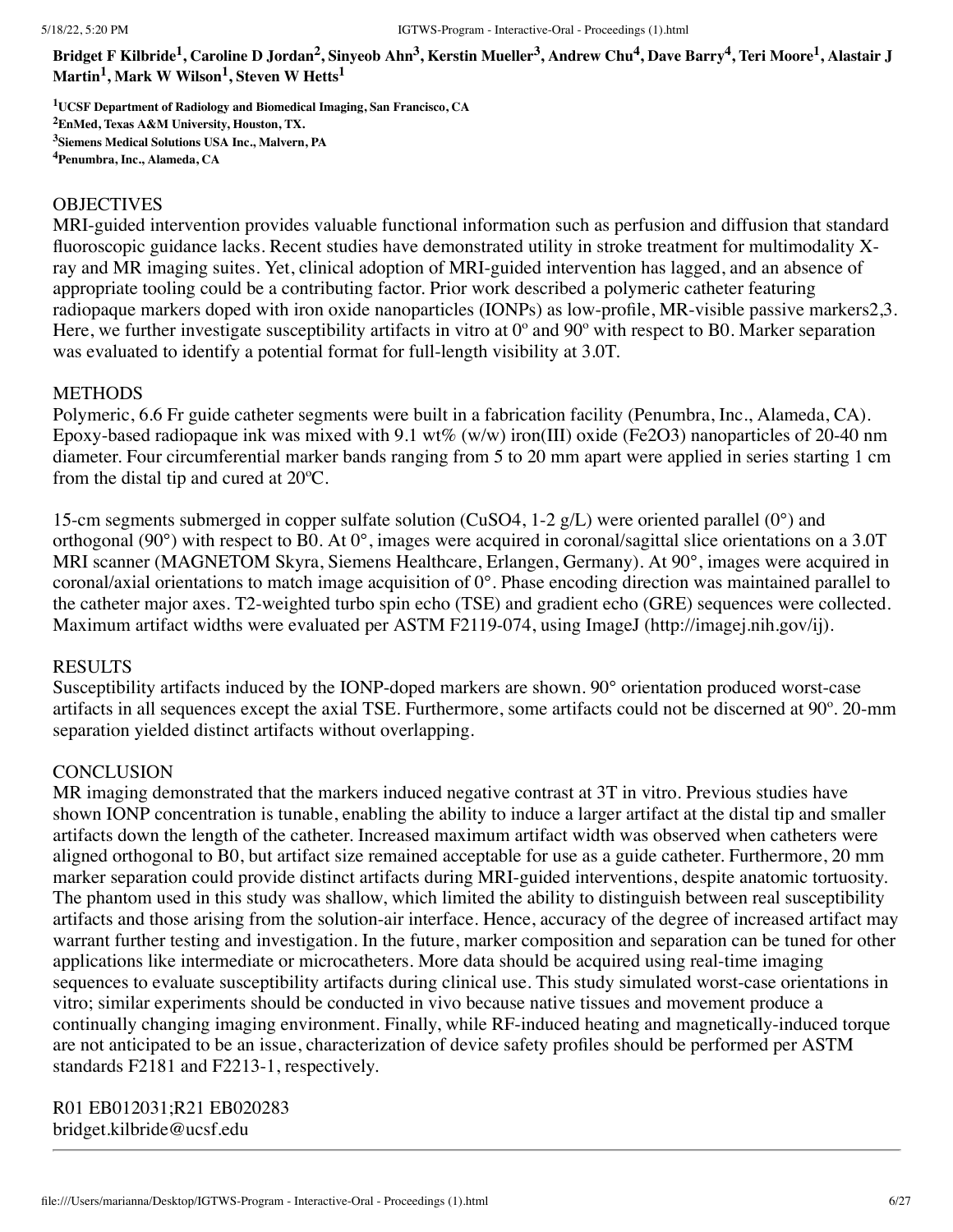# **Prospective validation of diffusion-weighted MRI as a biomarker of tumor response and oncologic outcomes in head and neck cancer: Results from an observational biomarker pre-qualification study.**

Abdallah S. R. Mohamed<sup>1,3</sup>, Abdelrahman Abusaif<sup>1</sup>, Renjie He<sup>1</sup>, Kareem Wahid<sup>1,3</sup>, Vivian Salama<sup>1,3</sup>, Sara Youssef<sup>1</sup>, Brigid A. McDonald $^{1,3}$ , Mohamed Naser $^1$ , Yao Ding $^1$ , Travis C. Salzillo $^1$ , Moamen A. AboBakr $^1$ , Jihong Wang $^1$ , Stephen Y. Lai $^{1,2,3},$ **Clifton D. Fuller 1,3**

**<sup>1</sup>Department of Radiation Oncology**

<sup>2</sup>Department of Head and Neck Surgery, The University of Texas, MD Anderson Cancer Center, Houston, TX, USA **<sup>3</sup>The University of Texas MD Anderson Cancer Center UTHealth Graduate School of Biomedical Sciences**

Objectives: To determine diffusion-weighted imaging (DWI) MRI parameters associated with tumor response and oncologic outcomes in head and neck (HNC) patients treated with definitive radiation therapy (RT).

Methods: Eighty-six HNC patients enrolled in an active prospective imaging study at The University of Texas MD Anderson Cancer Center were included in the analysis. Patients had MRIs pre-, mid-, and post-RT completion. Inclusion criteria included adults with histologic evidence of malignant head and neck neoplasm indicated for curative-intent treatment with RT with/without chemotherapy, good performance status (ECOG score 0-2), and with no contraindications to MRI. Patients were scanned using a MAGNETOM Aera 1.5T MR scanner (Siemens Healthcare, Germany) with two large four-channel flex phased-array coils. We used fatsuppressed T2-weighted turbo spin echo sequences for tumor segmentation which were co-registered to respective DWIs for extraction of apparent diffusion coefficient (ADC) measurements. Treatment response was assessed at mid-RT and at 8-12 weeks post-RT using RECIST 1.1 criteria and was defined as: complete response (CR) vs. non-complete response (non-CR). Pre-RT ADC was correlated with RT response (CR vs. non-CR) at mid- and post-RT. The Mann-Whitney U test was used to compare ADC values between the mid-treatment CR group and the non-CR group. Recursive partitioning analysis (RPA) was performed to identify ADC threshold associated with relapse. Cox proportional hazards models were done for clinical vs. clinical and imaging parameters and internal validation was done using bootstrapping technique.

Results: Eighty-one patients were included in this analysis. Median follow-up was 31 months. Pre-treatment ADC was not correlated with tumor response or oncologic outcomes (P>0.05). For patients with post-RT CR, there was a significant increase in mean ADC at mid-RT compared to baseline ((1.8  $\pm$  0.29)  $\times$  10–3 mm2/s versus (1.37  $\pm$  0.22)  $\times$  10–3 mm2/s, p < 0.0001), while patients with non-CR had no statistically significant increase (p >0.05). RPA identified GTV-P delta (?) ADCmean <7% at mid-RT as the most significant parameter associated with worse LC and RFS ( $p=0.01$ ). Univariable and multivariable analysis of prognostic outcomes showed that GTV-P ?ADCmean at mid-RT ?7% was significantly associated with better LC and RFS. The addition of ?ADCmean significantly improved the c-indices of LC and RFS models compared with standard clinical variables (0.85 vs. 0.77 and 0.74 vs. 0.68 for LC and RFS, respectively, p<0.0001 for both).

Conclusion: ADC change at mid-RT is a strong predictor of oncologic outcomes in HNC patients. Patients with no significant increase of primary tumor site ADC at mid-RT relative to baseline values are at high risk of disease relapse. Multi-institutional data are needed for validation of our results.

R01DE028290; R01DE025248 asmohamed@mdanderson.org

**Webinar: Imaging and sensing 3:37 PM - 3:44 PM**

**The clinical impact of intraoperative margin assessment in breast cancer surgery using a novel pegulicianine fluorescence guided surgery system: A Prospective Single Arm Study**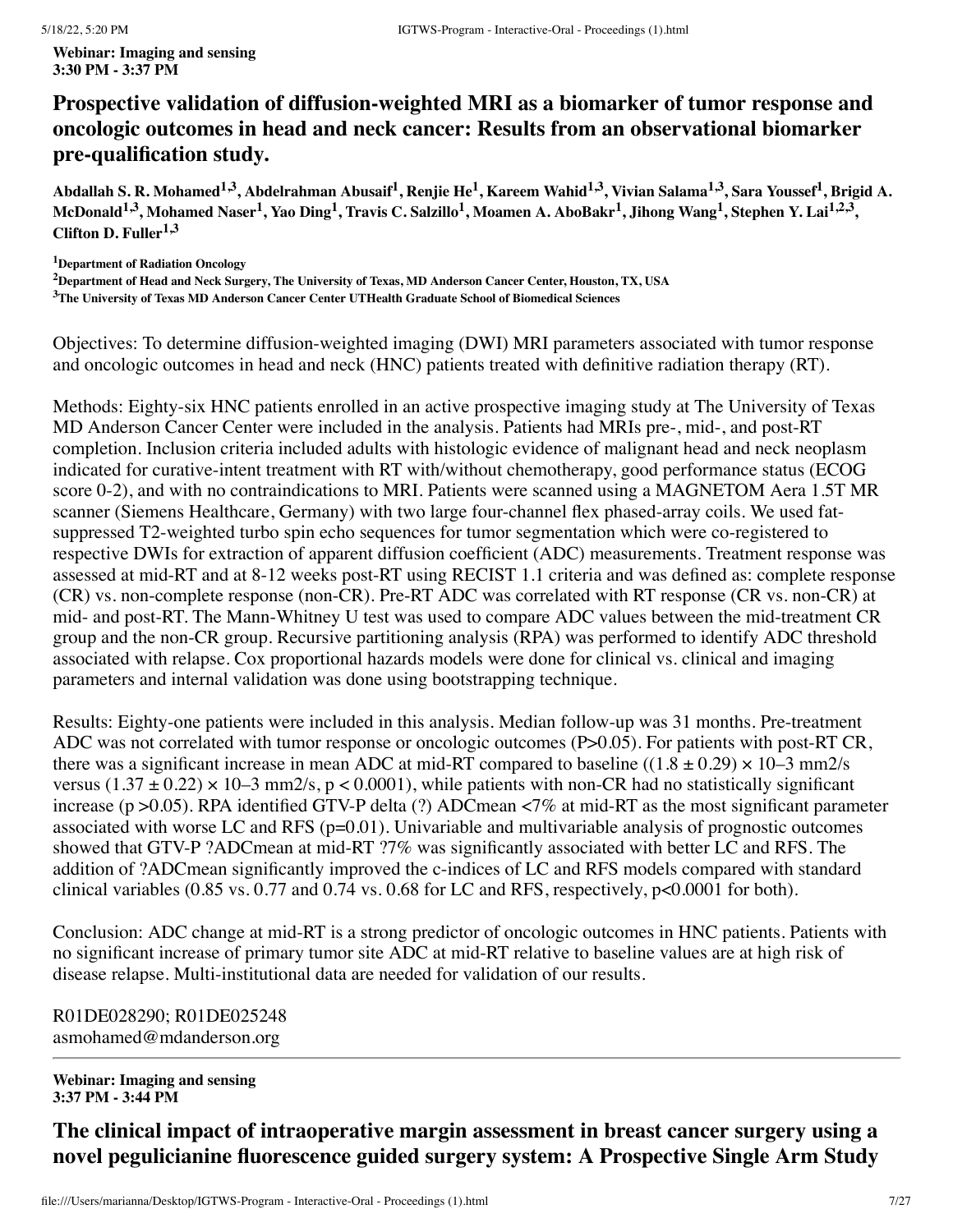E. Shelley Hwang, MD, MPH<sup>1</sup>, Peter Beitsch, MD<sup>2</sup>, Peter Blumencranz, MD<sup>3</sup>, David Carr, MD<sup>4</sup>, Anees Chagpar, MD, MBA, MPH<sup>5</sup>, Lynne Clark, MD<sup>6</sup>, Nayana Dekhne, MD<sup>7</sup>, Daleela Dodge, MD<sup>8</sup>, Donna L. Dyess, MD<sup>9</sup>, Linsey Gold, DO<sup>10</sup>, Stephen Grobmyer, MD<sup>11</sup>, Kelly Hunt, MD<sup>12</sup>, Stephen Karp, MD<sup>13</sup>, Beth-Ann Lesnikoski, MD<sup>14</sup>, Irene Wapnir, MD<sup>15</sup>, Barbara L. **Smith, MD, PhD 16 , on behalf of the INSITE Study Team.**

**Duke Cancer Institute and Duke University Health System, Durham, NC Dallas Surgical Group, Dallas, TX The Comprehensive Breast Care Center - BayCare Medical Group, Clearwater, FL Novant Health, Winston-Salem, NC Yale-New Haven Hospital, New Haven, CT CHI Franciscan, Tacoma, WA Beaumont Hospital, Royal Oak, MI Penn State Health, Hershey, PA Mitchell Cancer Institute - University of South Alabama, Mobile, AL Beaumont Hospital, Troy, MI Cleveland Clinic Foundation, Cleveland, OH MD Anderson Cancer Center, Houston, TX Beth Israel Lahey Health, Burlington, MA Baptist MD Anderson, Jacksonville, FL Stanford Healthcare, Palo Alto, CA Massachusetts General Hospital, Boston, MA**

OBJECTIVES. The objective of this study was to collect safety and efficacy data on pegulicianine fluorescence guided surgery (pFGS) for identifying residual cancer in the tumor bed of patients undergoing breast conserving surgery (BCS).

METHODS. This prospective, single arm, open-label feasibility study was conducted across 16 US sites. Female patients aged ?18 with newly diagnosed invasive or intraductal cancer undergoing BCS were injected intravenously with pegulicianine  $4 \pm 2$  hours prior to surgery at a dose of 1.0 mg/kg. After completing standard of care (SOC) excision, pFGS imaging guided removal of areas suspicious for residual cancer.

RESULTS. 234 patients received pegulicianine and 230 completed pFGS imaging. One patient experienced anaphylaxis during the administration of pegulicianine, was treated, recovered without sequelae. pFGS guided additional excisions after complete SOC in 138 patients, which removed residual tumor from 26/138 (19%) of those patients. For 17/26 (65%) of these patients, the residual tumor was found by pFGS after negative SOC margins and would otherwise have been unaddressed by SOC. Positive margins after SOC BCS were identified in  $38/230$  (16.5%) patients,  $23/38$  (60.5%) of which had additional pFGS-guided shaves and 6/38 (15.8%) were converted to negative margins on final pathology. 3 additional patients might have avoided a second procedure; there was positive FGS in all orientations with positive margins, but pFGS-guided excisions were not taken based upon surgeon judgement. The overall final positive margin rate was 15% (35/230). The overall sensitivity, specificity, and negative predictive value of pFGS were 69.4%, 70.4% and 98.3% respectively.

CONCLUSION. The pFGS system guided intraoperative removal of residual tumor after SOC BCS in 19% of patients who underwent an additional margin excision for a positive pFGS signal. The safety profile of pegulicianine was consistent with other imaging agents used in BCS. These findings support further clinical assessment of pFGS in a prospective randomized trial ("INSITE", NCT03686215).

5R44CA211013 shelley.hwang@duke.edu

**Webinar: Imaging and sensing 3:44 PM - 3:51 PM**

# **Improved Color-Guided Depth Super-Resolution for Augmented Reality Guided Surgery**

**Ritvik Pulya 1,2 , Haoyin Zhou 1 , Jayender Jagadeesan 1**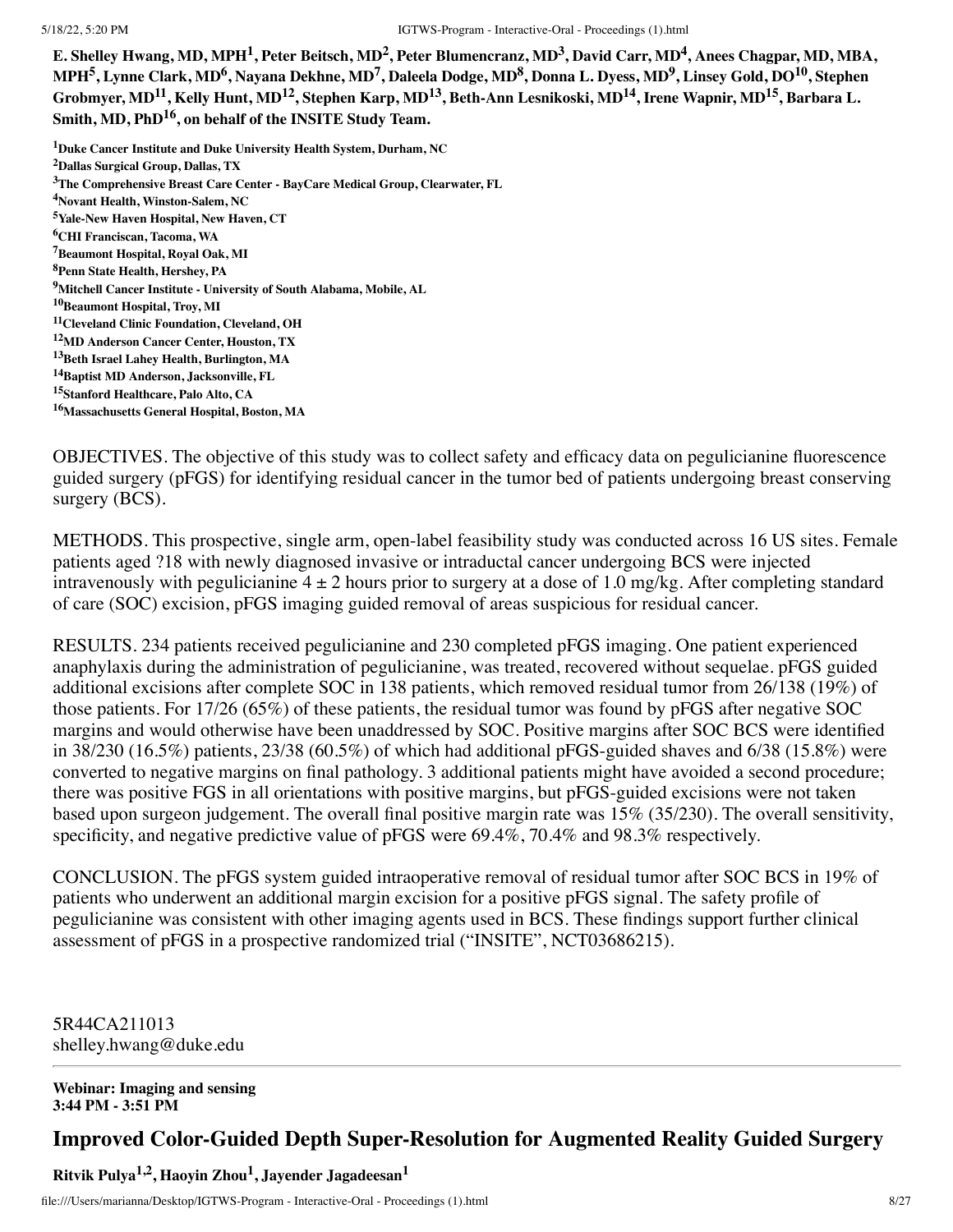**<sup>1</sup>Department of Radiology, Brigham and Women's Hospital, and Harvard Medical School, Boston, MA <sup>2</sup>Johns Hopkins University**

Objectives: Though valuable in low quality cameras (Microsoft Kinect, HoloLens, etc.) and SLAM applications, current depth image super-resolution models have moderate rectification capabilities. Low resolution images typically possess two key problems: 1. the lack of accurate depth values (noise) and 2. the presence of holes in the images. especially with larger upsampling factors.

Methods: In this paper, we propose a deep learning-based, dual-input algorithm to improve upon depth image super-resolution in medical images, specifically for laparoscopic and handheld cameras. As is standard practice,the low resolution depth images are obtained through bicubic interpolation by a scale factor. Distinct from current computationally intensive models, the Color-Edge Guided Network (CEG-Net) restores depth image resolution with high resolution RBG assistance, combining patch extraction and a Canny Edge detection filter with two parallel streams. In addition, we propose a novel loss function derived from the structural similarity index metric (SSIM) and the commonly used Huber loss function.

Results: Our method has been evaluated on a large, general dataset composed of several RGB-depth image datasets including the Middlebury and RGB-D datasets. Additionally, the model has been evaluated on a medical dataset obtained with the Intel RealSense Depth camera. Finally, a surface reconstruction of a chest phantom was performed using a rectified depth image, yielding a finer detail output.

Conclusion: The results confirm the generalizability of the model and its applicability to both ordinary and medical datasets. Moreover, the results of the surface reconstruction are promising in the application of SLAM and augmented reality guided surgery.

R01EB025964; P41EB028741 rpulya1@jhu.edu

**Webinar: Imaging and sensing 3:51 PM- 3:58 PM**

# **Real-time Multimodal Optical Imaging and Risk Map Projection for Oral Cancer Detection and Biopsy Guidance**

Jackson Coole<sup>1</sup>, David Brenes<sup>1</sup>, Ruchika Mitbander<sup>1</sup>, Imran Vohra<sup>1</sup>, Huayu Hou<sup>1</sup>, Alex Kortum<sup>1</sup>, Yubo Tang<sup>1</sup>, Yajur Maker<sup>1</sup>, Richard A. Schwarz<sup>1</sup>, Jennifer Carns<sup>1</sup>, Hawraa Badaoui<sup>2</sup>, Michelle Williams<sup>3</sup>, Nadarajah Vigneswaran<sup>4</sup>, Ann Gillenwater<sup>2</sup>, **Rebecca Richards-Kortum<sup>1</sup>**

**<sup>1</sup>Department of Bioengineering, Rice University, Houston, TX, USA**

<sup>2</sup>Department of Head and Neck Surgery, The University of Texas MD Anderson Cancer Center, Houston, TX, USA **<sup>3</sup>Department of Pathology, The University of Texas MD Anderson Cancer Center, Houston, TX, USA <sup>4</sup>School of Dentistry, The University of Texas School of Dentistry, Houston, TX, USA**

**Objectives** 

The Active Biopsy Guidance System (ABGS) and its associated software are designed to guide a clinician through widefield and high-resolution imaging to determine if and where a biopsy is needed for early detection of oral cancer and its precursors.

### **Methods**

We use the ABGS, which consists of two optical subsystems controlled through a single user interface. The first system is a widefield camera and projector capable of white light and autofluorescence image acquisition and real time projection of visible risk maps on the tissue surface. The second system is a fiber-based fluorescence microscope that can directly image nuclear morphology. Custom software architecture fully integrates widefield autofluorescence imaging, high resolution imaging and real-time projection of cancer-risk maps.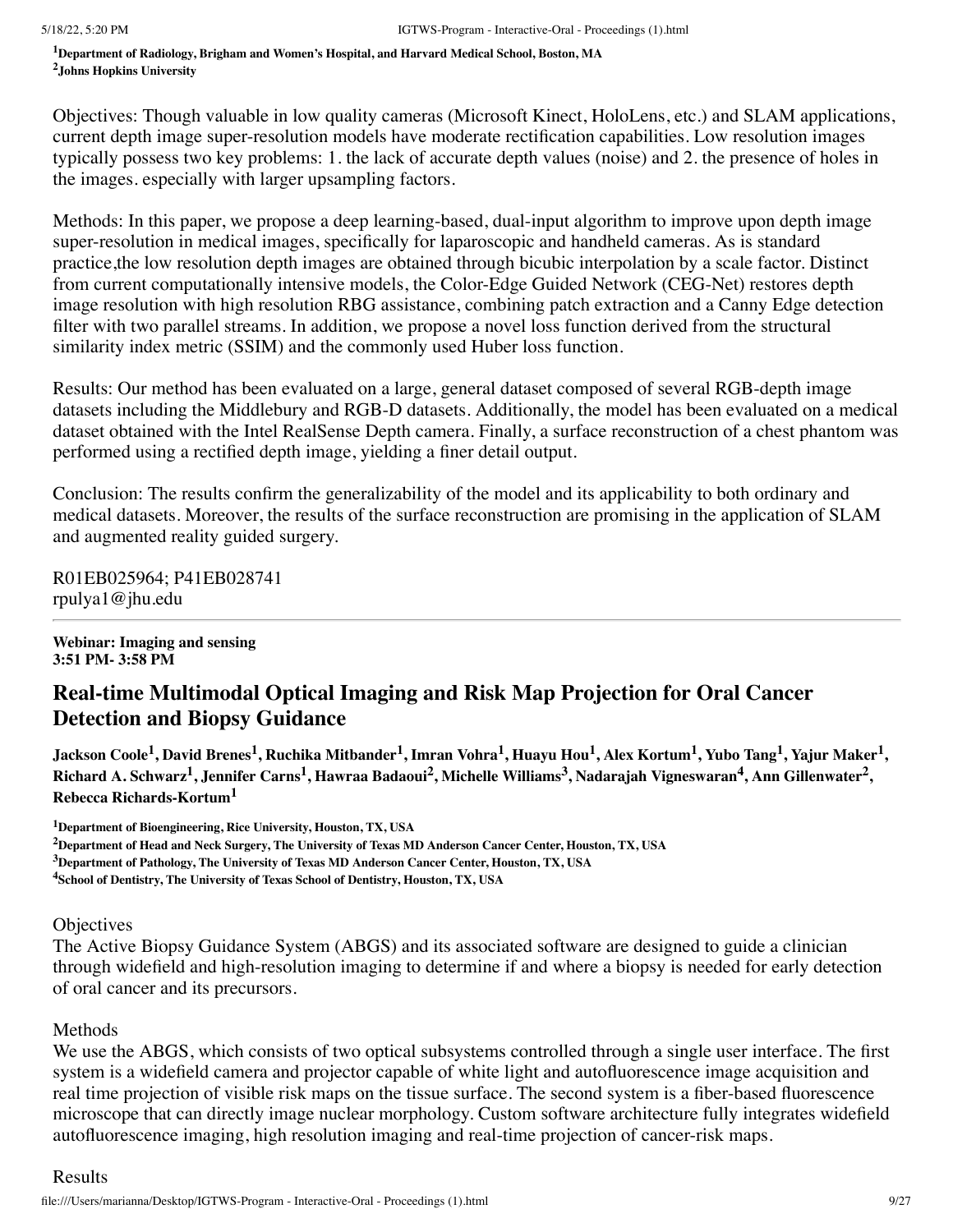We demonstrate that risk maps generated from widefield autofluorescence images can be used to guide the placement of high resolution imaging of the oral epithelium; that multimodal imaging and robust probe tracking can be used to correlate high resolution information with anatomic location; and real time integration of multiscale imaging can be used to generate a biopsy guidance map and project it onto the oral cavity.

# **Conclusions**

Taken together, these results demonstrate the potential of the ABGS to integrate multiscale images and provide directly visible risk and guidance maps to help clinicians improve the early detection of oral cancer and its precursors.

5R01DE029590 jbc7@rice.edu

### **Webinar: Imaging and sensing 3:58 PM- 4:05 PM**

# **Development of a radiolabeled peptide-drug conjugate for image-guided drug delivery**

Solmaz AghaAmiri<sup>1</sup>, Sukhen C. Ghosh<sup>1</sup>, Servando Hernandez Vargas<sup>1</sup>, Daniel M. Halperin<sup>2</sup>, Ali Azhdarinia<sup>1</sup>

<sup>1</sup>The Brown Foundation Institute of Molecular Medicine, McGovern Medical School, The University of Texas Health Science Center at Houston, Houston, TX **<sup>2</sup>Department of Gastrointestinal Medical Oncology, The University of Texas MD Anderson Cancer Center, Houston, TX**

Objectives: Temozolomide (TMZ) is a DNA damaging agent that produces high responses rates in neuroendocrine tumors (NETs) when the DNA repair enzyme, known as O6-methylguanine DNA methyltransferase (MGMT), is inactivated. When given at high-doses, TMZ therapy can exhaust MGMT activity and its associated resistance mechanisms, but also produces dose-limiting toxicities. Since nearly all NETs overexpress the somatostatin receptor subtype 2 (SSTR2), we hypothesized that a receptor-targeted TMZ analog could produce high intratumoral drug concentrations while avoiding systemic toxicity. Accordingly, we converted the clinically approved radiotracer 68Ga-DOTA-TOC into a radiolabeled peptide-drug conjugate (PDC) for SSTR2-targeted delivery of TMZ and report on the utility of the radioactive label for characterizing receptor-binding properties, pharmacokinetics, and tissue biodistribution.

Methods: The PDC was synthesized by (i) replacing DOTA with a multimodality chelator (MMC) to permit sitespecific modification, (ii) attaching a modified TMZ analog to MMC, and (iii) conjugating the payload moiety to TOC on solid-phase. The product, tumor-targeted TMZ (ttTMZ), was labeled with 67/68Ga and evaluated using radioligand assays to determine SSTR2 binding, specificity, and internalization of the drug-receptor complex. To investigate SSTR2-targeting in vivo, positron emission tomography (PET) was performed 1 h after injection of 68Ga-ttTMZ in H69 xenografts in the presence and absence of a blocking agent. To further evaluate specificity and biodistribution at pharmacologically active drug concentrations, we performed a dose-escalation study with 67Ga-ttTMZ in (i) mice bilaterally implanted with HCT116-WT (SSTR2 negative) and HCT116-SSTR2 (transfected, high SSTR2) cells and (ii) mice implanted with IMR-32 cells (endogenous SSTR2). Resected tissues were weighed and gamma counting was performed to quantitatively measure drug biodistribution as injected activity per gram of tissue  $(\%IA/g)$  at 3 h p.i.

Results: ttTMZ was efficiently produced with (radio)chemical purity >90%. Cell-based experiments showed that the specific binding of 67Ga-ttTMZ was similar to 67Ga-DOTA-TOC and correlated with SSTR2 expression. In HCT116-SSTR2 cells that highly overexpress SSTR2, 14.8±4.8% of 67Ga-ttTMZ and 17.0±4.2% of 67Ga-DOTA-TOC were taken up by cells. Markedly less accumulation was observed in cell lines with lower SSTR2 expression. SSTR2 selectivity was further demonstrated in blocking studies where tracer binding was reduced by nearly 90% when co-incubated with octreotide. Acid-washing experiments demonstrated internalization of 67Ga-ttTMZ after receptor-binding, indicating retention of agonist properties following chemical modification. PET imaging in H69 xenografts showed a notable accumulation of 68Ga-ttTMZ in tumors, which was reduced by 1.2-fold in blocking studies. Similar SSTR2 selectivity was seen in the dual implant model as shown by >5 fold higher uptake in the SSTR2-positive tumors. The tissue distribution profile of 67Ga-ttTMZ was analogous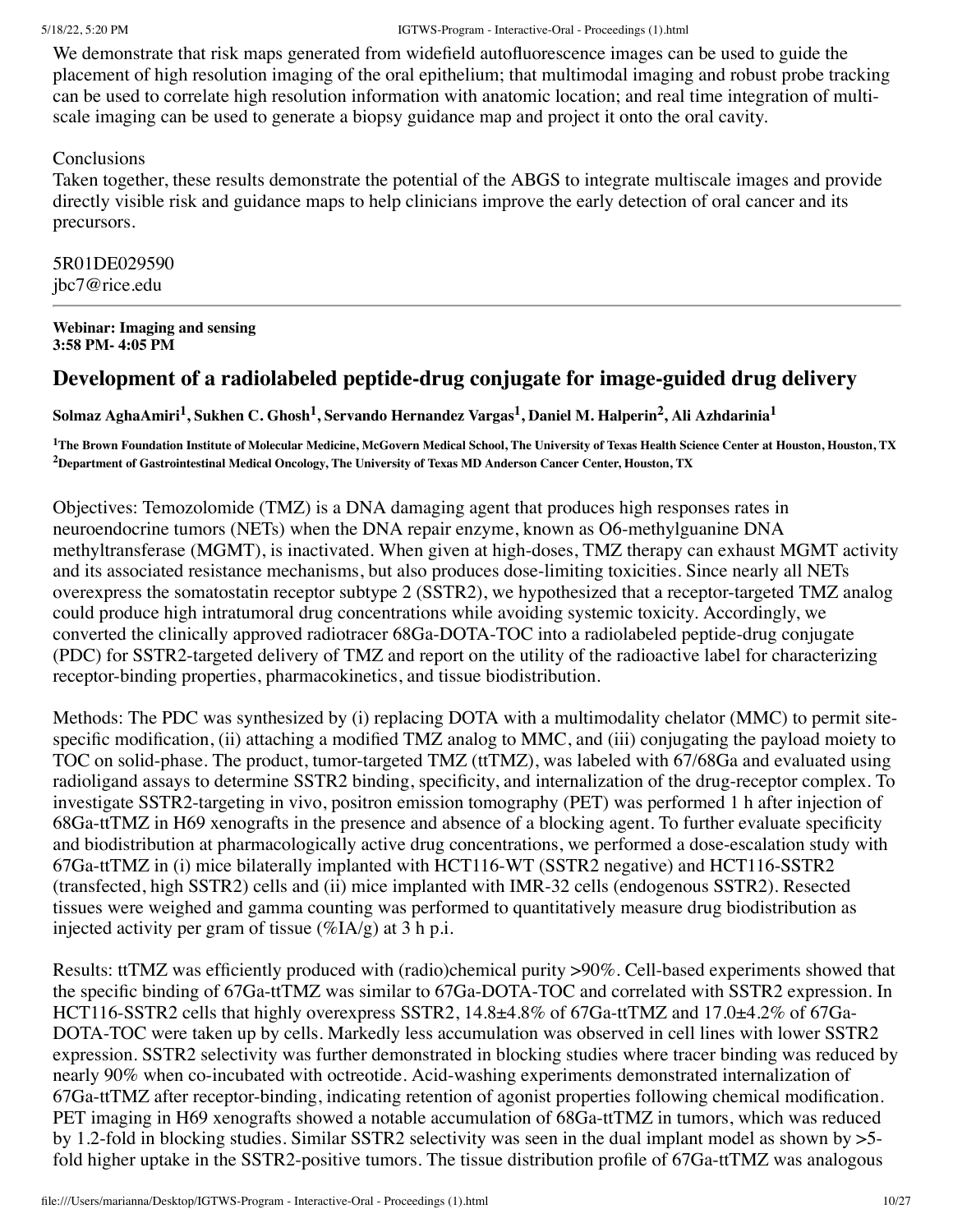to 68Ga-DOTA-TOC: high tumor uptake, rapid elimination through the kidneys, and low signal in normal tissues. This pattern was also observed in dose escalation studies and demonstrates the preferential uptake of ttTMZ in tumors in a therapeutic setting.

Conclusion: We developed a novel drug conjugate that selectively delivers TMZ to SSTR2-expressing cells. Direct radiolabeling of ttTMZ via the MMC enhanced agent characterization by enabling quantification of binding in cells and non-invasive imaging of agent biodistribution in animal models that eventually guides optimization strategies.

Solmaz.AghaAmiri@uth.tmc.edu

**Webinar: Imaging and sensing 4:05 PM- 4:12 PM**

# **Multimodality guidance for breast-conserving cancer surgery using real-time navigated mass spectrometry**

Jessica R. Rodgers<sup>1</sup>, Martin J. Kaufmann<sup>2, 3</sup>, Tamas Ungi<sup>1</sup>, Amoon Jamzad<sup>1</sup>, Joshua Ehrlich<sup>1</sup>, Alice M.L. Santilli<sup>1</sup>, Mark Asselin<sup>1</sup>, Natasja N.Y. Janssen<sup>1</sup>, Julie Wallis<sup>4</sup>, Kathryn Logan<sup>4</sup>, Joanna Cheesman<sup>4</sup>, Alessia Di Carlo<sup>3</sup>, Kevin Yi Mi Ren<sup>4</sup>, Sonal Varma<sup>4</sup>, Shaila Merchant<sup>5</sup>, C. Jay Engel<sup>5</sup>, Ross Walker<sup>5</sup>, Parvin Mousavi<sup>1</sup>, John F. Rudan<sup>5</sup>, Gabor Fichtinger<sup>1</sup>

**<sup>1</sup>School of Computing, Queen's University, Kingston, ON, Canada**

**<sup>2</sup>Kingston Health Sciences Centre, Kingston, ON, Canada**

OBJECTIVES: For early-stage breast cancer, the recommended treatment includes breast-conserving surgery (BCS) to remove the tumor while conserving normal tissue for improved cosmesis. In current practice, positive margin rates have stagnated around 30%, requiring repeat surgeries to ensure that the cancer is completely removed. To facilitate intraoperative margin assessment, we propose a multimodality surgical guidance system integrating rapid evaporative ionization mass spectrometry (REIMS) data with real-time navigation based on electromagnetic (EM) tracking and intraoperative ultrasound (US) imaging. The overarching aim of this system is to reduce positive margin rates for BCS and improve conservation of healthy tissue compared to the current standard-of-care.

METHODS: REIMS has been proposed as an intraoperative tool based on its ability to profile and classify tissues in real-time using pre-built spectral databases and machine-learning to analyze the metabolites in the electrosurgical plume produced by the cautery tool. Although REIMS can indicate the presence of cancerous tissue, it does not provide spatial information that would allow surgeons to navigate back to this location and remove additional tissue, necessitating the integration with guidance technologies.

As a proof-of-concept, REIMS was used intraoperatively during thirteen surgeries to analyze and retrospectively classify the tissue dissected with an EM-tracked cautery. During these procedures, a localization wire with an EM sensor was placed into the tumor as a marker and the tumor was contoured using tracked US images, creating a 3D model. We have previously shown in a study of 40 patients that use of the navigation system during BCS results in the removal of less normal breast tissue without compromising positive margin rates; however, its use is limited to the US-visible tumor region.

The REIMS data was temporally synchronized with the navigation system, allowing computation of the spatial origin of the signals. In the current study, we trained and cross-validated a tissue classifier based on ex vivo REIMS spectra from pathology-validated normal breast  $(N=118)$  and invasive breast cancer  $(N=36)$  then retrospectively tested our model on the intraoperative REIMS data. Spectra classified as 'tumor' were mapped onto a display of the tumor region and compared with the pathology report.

RESULTS: Ex vivo spectra from cancerous tissue was characterized by a distinctly-elevated ratio of

**<sup>3</sup>Department of Medicine, Queen's University, Kingston, ON, Canada**

**<sup>4</sup>Department of Pathology and Molecular Medicine, Queen's University, Kingston, ON, Canada**

**<sup>5</sup>Department of Surgery, Queen's University, Kingston, ON, Canada**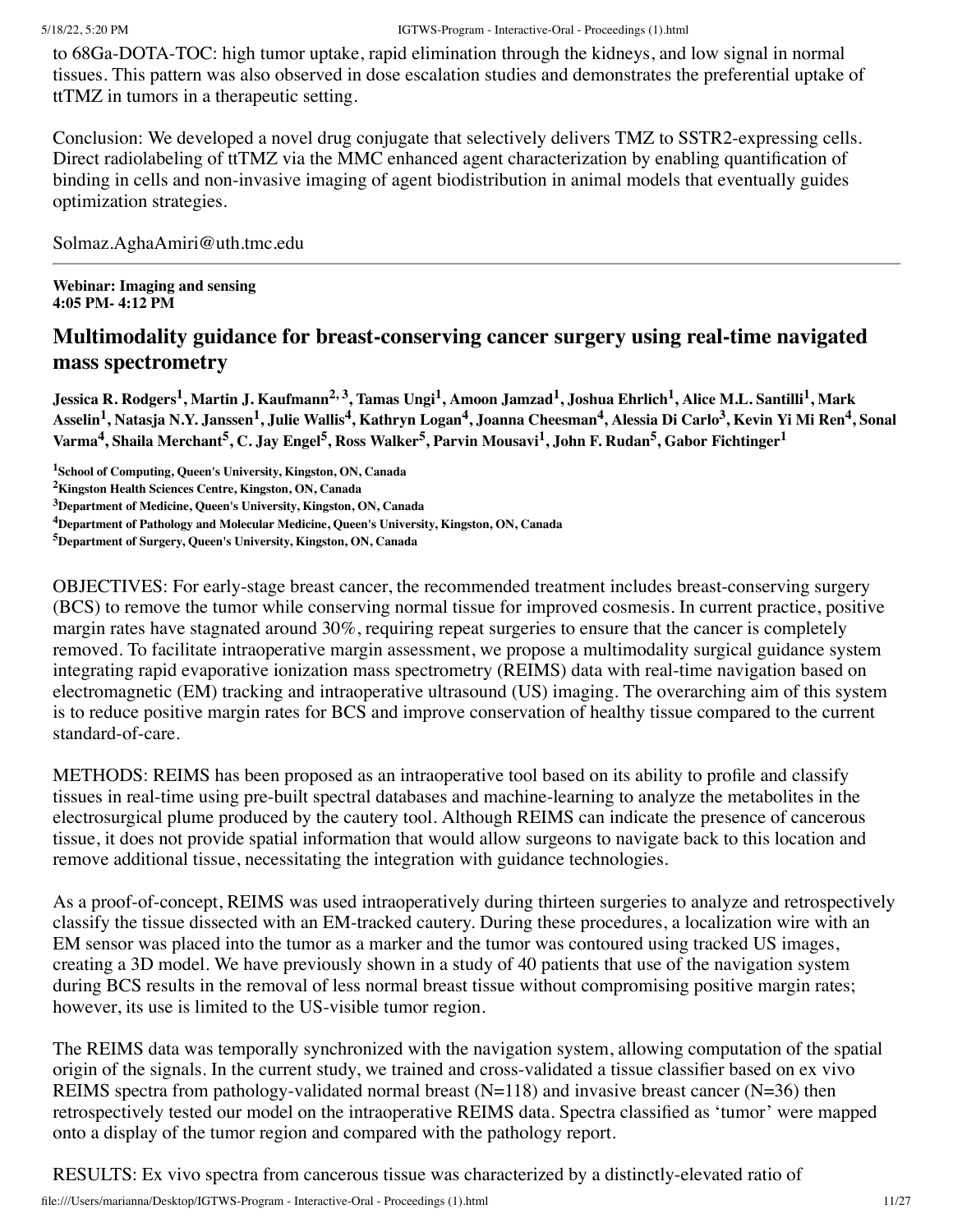glycerophospholipids-to-triglycerides. The tissue classifier demonstrated 90% accuracy on cross-validation. Preliminary assessment of the combined REIMS and navigation data has shown the complementary nature of these data types. Three specimens showed positive margins on the post-operative reports. Navigated REIMS detected tumor-breaches in two of these cases, showing agreement with the pathology report in the 3D location. In the third case, tumor encroachment was detected on navigation; however, with REIMS one spectrum was suspicious but could not be classified due an absence of reference compound in the spectrum.

CONCLUSION: Preliminary results show that an integrated multimodality guidance system combining real-time REIMS with navigation technologies is feasible in the operating room for BCS to provide intraoperative margin assessment. Future studies will expand on this clinical validation, as well as the incorporation of deep-learning tools for data interpretation and to improve clinical workflows.

Canadian Institutes of Health Research<sup>CIHR</sup>; Natural Sciences and Engineering Research Council<sup>NSERC</sup> jessica.rodgers@queensu.ca

**Webinar: Imaging and sensing 4:12 PM - 4:19 PM**

# **Targeted Multicolor In Vivo Imaging Over 1000 nm Enabled by Nonamethine Cyanines**

Venu G. Bandi<sup>1</sup>Michael P. Luciano<sup>1</sup>, Mara Saccomano<sup>2</sup>, Oliver T. Bruns<sup>2,3</sup>, Martin J. Schnermann<sup>1</sup>

**<sup>1</sup>Chemical Biology Laboratory, Center for Cancer Research, National Cancer Institute, Frederick, Maryland, United States <sup>2</sup>Helmholtz Pioneer Campus, Helmholtz Zentrum München, Neuherberg, Germany <sup>3</sup>Department of Medicine, Technische Universität München, Munich, Germany**

Recent progress has shown that using wavelengths between 1000 and 2000 nm, referred to as the Shortwave-Infrared range (SWIR), can enable in vivo imaging at depths and resolution not possible with conventional optical wavelengths such as visible (<700nm) and near infrared (NIR, 700-1000 nm). However, a critical bottleneck in this field is access to biologically compatible and targeted fluorescent probes that operate in this range with high absorption coefficients, well-separated absorbance maxima and efficient emission in the SWIR region – properties critical especially for targeted in vivo multiplexing experiments. The objective of this study was to generate and investigate novel SWIR bioconjugatable compounds for performing fluorescence guided surgery (FGS) in multicolor in tumor mice, with negligible crosstalk between the channels.

Enabled by a rational design process, persulfonated indocyanine dyes (FNIR-872 and FNIR1072) were generated with absorbance maxima at 872 and 1072 nm through catechol- and aryl-ring fusion, respectively, onto the nonamethine scaffold.

Both dyes were successfully conjugated to a monoclonal IgG2 therapeutic antibody (Panitumumab, against the epidermal growth factor receptor (EGFR) overexpressed in multiple cancers) or to a glucan molecule such as dextran, commonly used in microscopy experiments for vasculature imaging. Both conjugates were tested in breast tumor mouse models (MDA-MB-468) in combination with the heptamethine dye indocyanine green (ICG).

These chemical and biological studies were supported by complementary advances in a custom-built SWIR imaging setup and software package for multicolor real-time imaging in vivo that incorporates different NIR laser excitation sources specific for each of dyes ( $2ex = 785$  nm for heptamethine cyanine dyes,  $2ex = 892$  nm for FNIR-872 and ?ex = 968 nm for FNIR-1072), as well as a 1300 nm LED for reflectance imaging. Lasers and LEDs were sequentially triggered and we used long-pass emission filters (>1050nm) which detect the emission tail of these dyes (excitation multiplexing).

In vitro analysis of these FNIR dyes demonstrated that they have significant emission in the SWIR range (>1000 nm) and red-shifted absorbance maxima compared to the clinically employed heptamethine indocyanines, ICG and IR-800CW. Multiplexed three- colors in vivo imaging using monoclonal antibody Panitumumab- and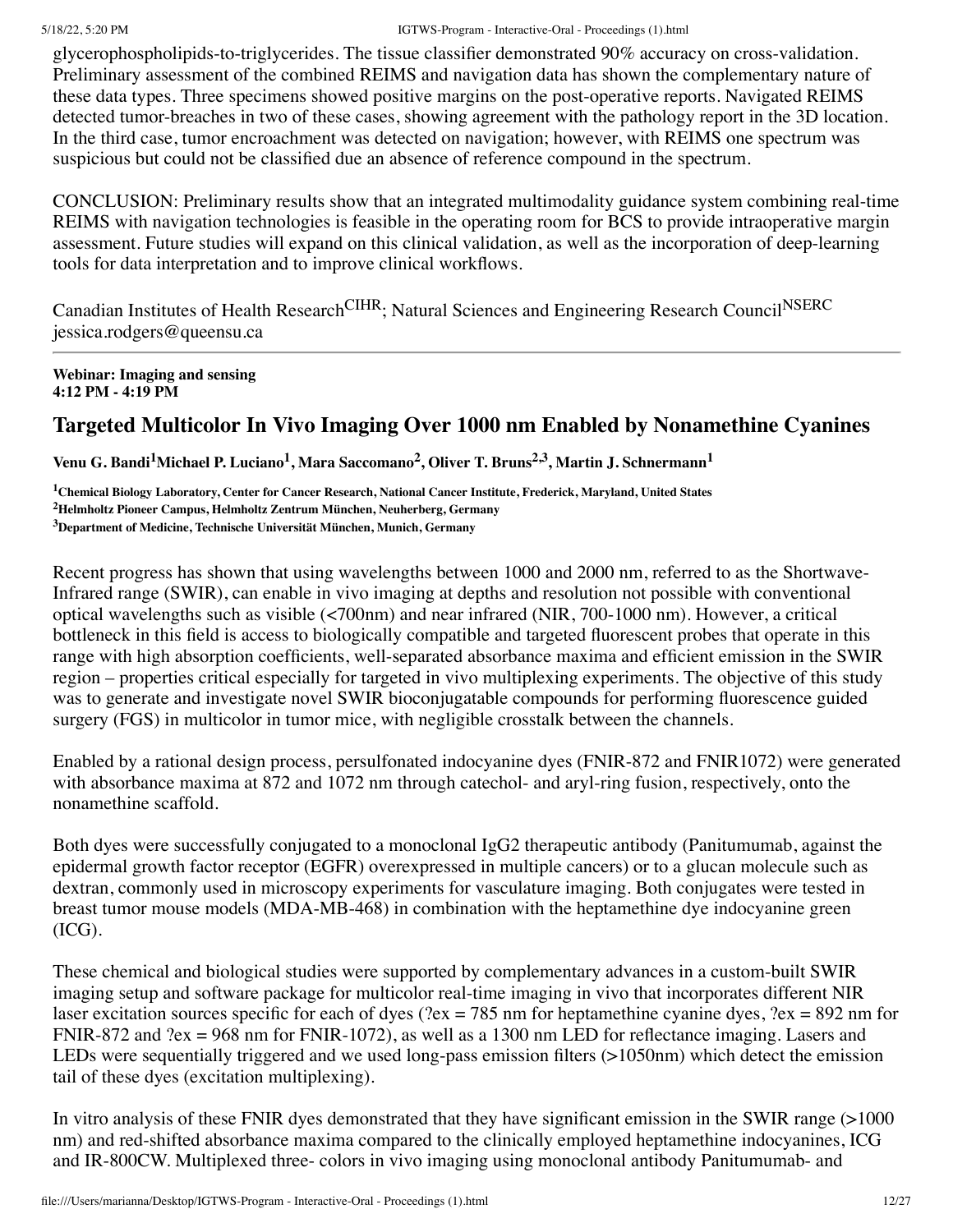dextran- conjugates with FNIR-872 or FNIR-1072 in breast tumor model illustrate the benefits of concurrent labeling of the tumor as well as the macro and micro vasculature in the surroundings. Moreover, these conjugates were multiplexed against ICG dye for labeling in parallel lymphatic vessels, while the reflection channel was used for room light visualization of the surface of the mouse.

Here we report the development of two novel bioconjugatable indocyanines derived dyes suitable for targeted-SWIR- FGS in multicolor in combination with existing heptamethine indocyanines. The high acquisition speed allowed us to precisely perform fluorescence guided resection of tumor mass and associated lymph-node in tumor mice. These molecules in combination with the multi-color real time visualization software tools we have developed will have applications in diverse preclinical and clinical contexts where multiplexed information of targeted biological structures is needed. Results have been published in nature method journal (doi: 10.1038/s41592-022-01394-6)

mara.saccomano@helmholtz-muenchen.de

**Webinar: Imaging and sensing 4:19 PM - 4:26 PM**

# **Interpretable computer aided margin assessment in navigated iKnife surgeries**

Amoon Jamzad<sup>1</sup>, Faranak Akbarifar<sup>1</sup>, Martin Kaufmann<sup>2</sup>, Kevin Y.M Ren<sup>3</sup>, Shaila Merchant<sup>2</sup>, Jay Engel<sup>2</sup>, Sonal Varma<sup>3</sup>, **Gabor Fichtinger 1 , John F. Rudan 2 , Parvin Mousavi 1 .**

**<sup>1</sup>School of Computing, Queen's University, CA <sup>2</sup>Department of Surgery, Queen's University, CA <sup>3</sup>Department of Pathology and Molecular Medicine, Queen's University, CA**

Objectives: Difficulties associated with detection of cancer in surgical margins can result in incomplete tumor resection that implies the need for revision surgeries. The navigated iKnife is an intraoperative mass spectrometry modality that provides surgeons with real-time metabolite signatures of tissues corresponding to the excision location. Reinforcement of iKnife with artificial intelligence in a computer aided intervention scheme creates an intraoperative margin assessment tool that improves patient outcome. Deployment of deep models for clinical decision making should not only provide accurate prediction but also insights on how the decisions are made. We are proposing a new approach for representation, visualization, and analysis of surgical mass spectrometry data for interpretable margin assessment.

Methods: A local mass spectrometry dataset was collected ex-vivo from lumpectomy cases at our tertiary clinical center under supervision of a senior pathologist. After standard preprocessing pipeline, each mass spectrum was converted to a multi-level hierarchical graph where each graph node contained peaks from an overlapping subband of the spectrum. A deep graph neural network is then designed and trained to output the predicted tissue label, as well as the spectrum attention map that leads to this prediction. The performance of the proposed method was compared with several baseline models.

Results: In a 4-fold cross validation experiment, an average cancer classification AUC of 95.6% was achieved, outperforming baseline models statistically significantly. Distinguishable distributions of attention patterns were revealed in the proposed visualization. The cancerous and normal burns gather more attention in the lower and higher spectral sub-bands respectively, which agrees with previous findings in metabolomics literature. Prospective exploration of spectral attention patterns for different cancer grades reveals the correlation between the model attention and cancer progression, which further proved the legitimacy of the proposed framework.

Conclusion: Intraoperative navigated iKnife provides surgeons with metabolic signatures of the cauterized tissue, along with the spatial information of the cauterization location. Interpretable deep models are critical components in turning the navigated iKnife into an intraoperative margin assessment tool that facilitates surgical decision-making. The proposed framework for representation, visualization and analysis of mass spectrometry data is a perfect fit for this goal due to its high classification accuracy and interpretability of the outcome.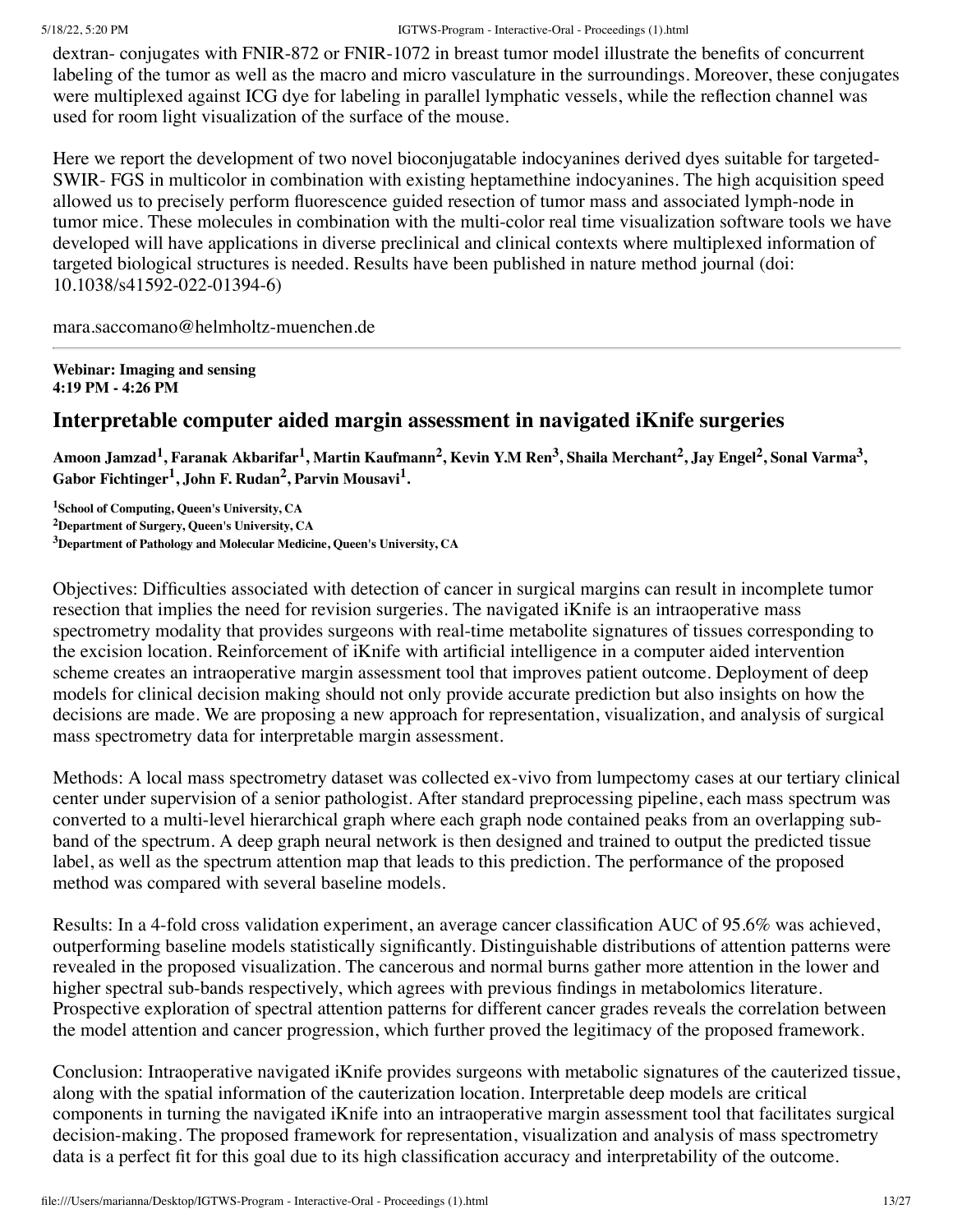NSERC, CIHR a.jamzad@queensu.ca

#### **Webinar: Surgery 3:30 PM - 3:37 PM**

# **NousNav: Democratizing Access to Neuronavigation**

Étienne Léger<sup>1</sup>, Samantha Horvath<sup>2</sup>, Jean-Christophe Fillion-Robin<sup>2</sup>, David Allemang<sup>2</sup>, Samuel Gerber<sup>2</sup>, Parikshit Juvekar<sup>1</sup>, Erickson Torio $^1$ , Tina Kapur $^3$ , Steve Pieper $^4$ , Sonia Pujol $^3$ , Ryan Bardsley $^5$ , Sarah Frisken $^3$ , Alexandra Golby $^1$ 

**Department of Neurosurgery, Brigham and Women's Hospital and Harvard Medical School, Boston, MA Kitware, Inc., Clifton Park, NY Department of Radiology, Brigham and Women's Hospital and Harvard Medical School, Boston, MA Isomics, Inc., Cambridge, MA Design for Complex Systems, LLC, Boston, MA**

[Objectives] It is estimated that 13.8 million patients per year require neurosurgical interventions worldwide. Surgically treatable disorders and diseases affecting the brain and central nervous system therefore have a significant impact on health worldwide. Of that nearly fourteen million patients needing neurosurgical interventions every year, it is estimated that 82% arise in low- and middle-income countries. In these lower resources settings, current commercial neuronavigation solutions are inaccessible. Building a low-cost neuronavigation system to democratize access to these tools could thus have a significant impact on global health. Making neuronavigation accessible everywhere is what we strive to achieve with the proposed NousNav system.

[Design] Our goal is to design a complete open-source system, with both hardware specifications and a software implementation, that could be built and reproduced by any team in any region as an alternative to current commercial offerings where they are not affordable. To achieve this goal, we set the following specific requirements for the devised system: 1-to be fully available under permissive open-source licenses; 2-to rely only on low-cost, readily available, off-the-shelf components or components that can be locally manufactured in low-resource settings; 3-to use reusable components as much as possible, rather than single-use consumables; 4 to be easy to use for non-technical users; 5-to be as data-agnostic as possible; 6-to be as rugged and robust as possible; 7-to be as modular as possible.

[Implementation] We designed and built an initial prototype of NousNav hardware and software to show the feasibility of fulfilling our design requirements. Sourcing all hardware required to build the prototype costs under 6k USD. The software is a custom 3D Slicer application that was built using the SlicerCustomApp template and uses functionalities from SlicerIGT. The PLUS library and OpenIGTLink library and protocol are used for communication between the tracker and the computer. A custom interface was designed and built to achieve the requirements outlined in the Design section above, i.e., that it should be operable by the surgeon and be compatible with OR constraints. The interface is simple, intuitive and uncluttered so that it can easily be navigated intraoperatively, viewed from a distance, and doesn't need to be run by a technical user, thus alleviating the need for a technician to be present. The workflow is minimal but complete with a logical progression between steps. Emphasis is placed on image visibility in a dark OR setting. The large font size and contrasted colour scheme help make the system easy to use intraoperatively. Text can be read from afar and colours make important information salient to the user.

[Conclusion] Our first prototype of NousNav demonstrates that our goal of designing and building an opensource low-cost neuronavigation system is feasible. Even at this initial prototype stage, NousNav already reaches most of the set design objectives. However, additional improvements are needed to reach the remaining ones: reduce use of consumables, support a broader range of input data, support intraoperative interaction under sterile conditions and further improve robustness and ruggedness of both software and hardware.

### eleger1@bwh.harvard.edu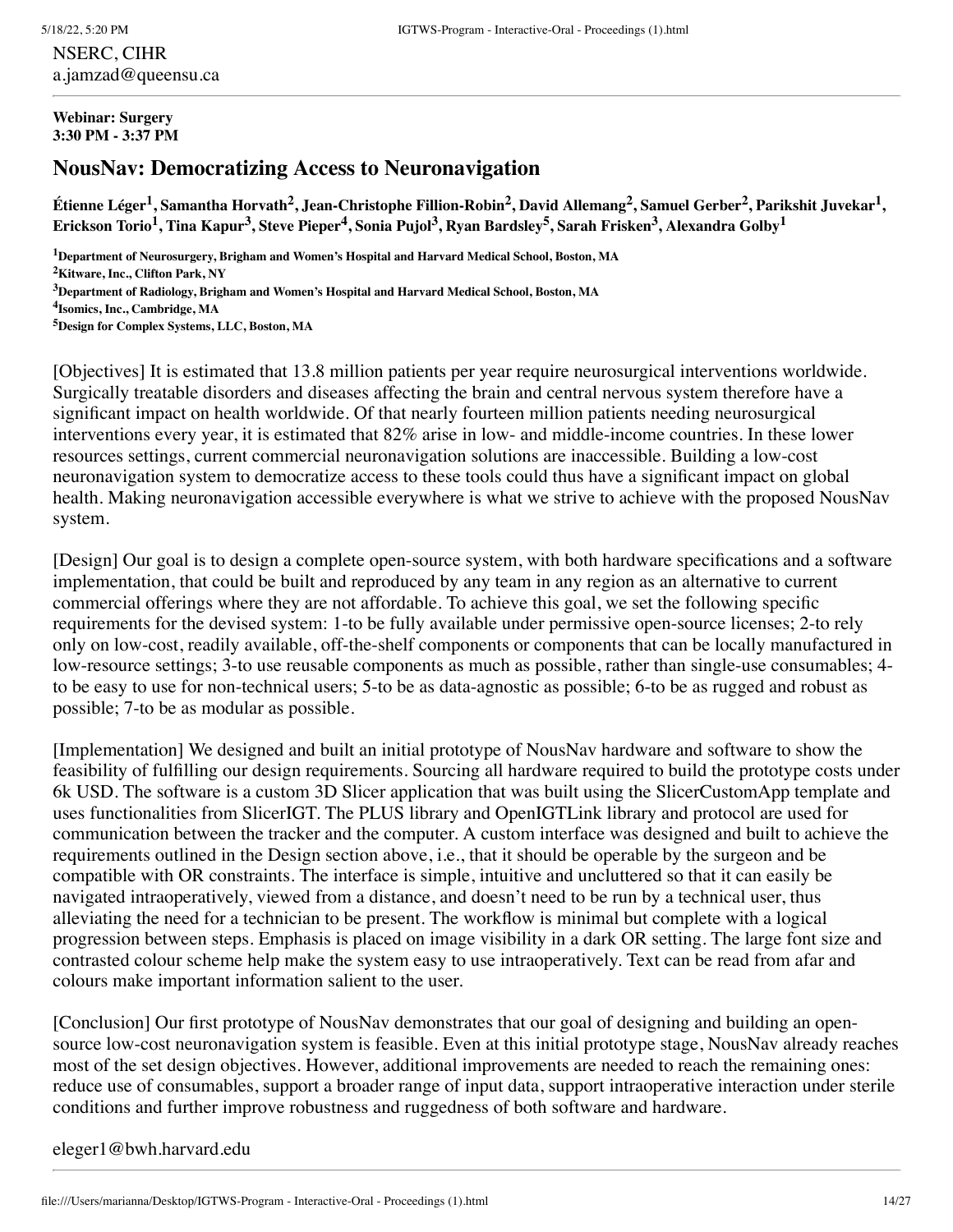**Webinar: Surgery 3:37 PM - 3:44 PM**

# **Neurosurgical Guidance at Cortical Level: Concepts and Preliminary Results**

Nazim Haouchine<sup>1,2</sup>, Parikshit Juvekar<sup>1,2</sup>, Michael Nercessian<sup>1,3</sup>, William Wells III<sup>1,2</sup>, Alexandra Golby<sup>1,2</sup>and Sarah Frisken<sup>1,2</sup>

**<sup>1</sup>Department of Radiology at Brigham and Women's Hospital <sup>2</sup>Harvard Medical School, Boston, MA <sup>3</sup>Cornell University, Ithaca, NY**

[Objective] A craniotomy is the removal of a part of the skull to allow surgeons to have access to the brain and treat tumors. When accessing the brain, a tissue deformation occurs and can negatively influence the surgical procedure outcome. In this work, we present a novel Augmented Reality neurosurgical system to superimpose pre-operative 3D meshes derived from MRI onto a view of the brain surface acquired during surgery.

[Methods] Our method uses cortical vessels as main features to drive a rigid then non-rigid 3D/2D registration. We first use a feature extractor network to produce probability maps that are fed to a pose estimator network to infer the 6-DoF rigid pose. Then, to account for brain deformation, we add a non- rigid refinement step formulated as a Shape-from-Template problem using physics-based constraints that helps propagate the deformation to sub-cortical level and update tumor location.

[Results] We tested our method retrospectively on 6 clinical datasets and obtained low pose error, and showed using synthetic dataset that considerable brain shift compensation and low TRE can be achieved at cortical and sub-cortical levels.

[Conclusion] The results show that our solution achieved accuracy below the actual clinical errors demonstrating the feasibility of practical use of our system. This work shows that we can provide coherent Augmented Reality visualization of 3D cortical vessels observed through the craniotomy using a single camera view and that cortical vessels provide strong features for performing both rigid and non-rigid registration.

R01 EB027134 BWH Radiology Department Research Pilot Grant Award nhaouchine@gmail.com

### **Webinar: Surgery 3:44 PM - 3:51 PM**

# **Resection Progress Mapping For Real-time Residual Tumor Identification and Brain Shift Estimation**

Parikshit Juvekar, MBBS $^{1,3}$ , Erickson Torio, MD $^{1,3}$ , Dhiego Chaves De Almeida Bastos, MD $^{1,3}$ , Wenya Linda Bi, MD PhD $^{1,3}$ , **Alexandra J. Golby, MD 1,2,3 , Sarah F. Frisken, PhD 2,3**

**<sup>1</sup>Department of Neurosurgery, Brigham & Women's Hospital <sup>2</sup>Department of Radiology, Brigham & Women's Hospital <sup>3</sup>Harvard Medical School**

### Introduction

Extent of resection in low and high-grade gliomas is strongly correlated with prognosis and is a major modifiable determinant of survival. Challenges to gross total resection arise from difficulties in distinguishing tumor tissue from peritumoral eloquent parenchyma and from brain shift. Surgical adjuncts such as intraoperative MRI (iMRI), intraoperative ultrasound (iUS) and fluorescence imaging can augment the surgeon's ability to minimize unintentional residual tumor, but introduce their own limitations. We propose a method to provide the surgeon with direct feedback on the progression of resection and identify potential residual by mapping time-stamped tool-tip positions of navigated instruments.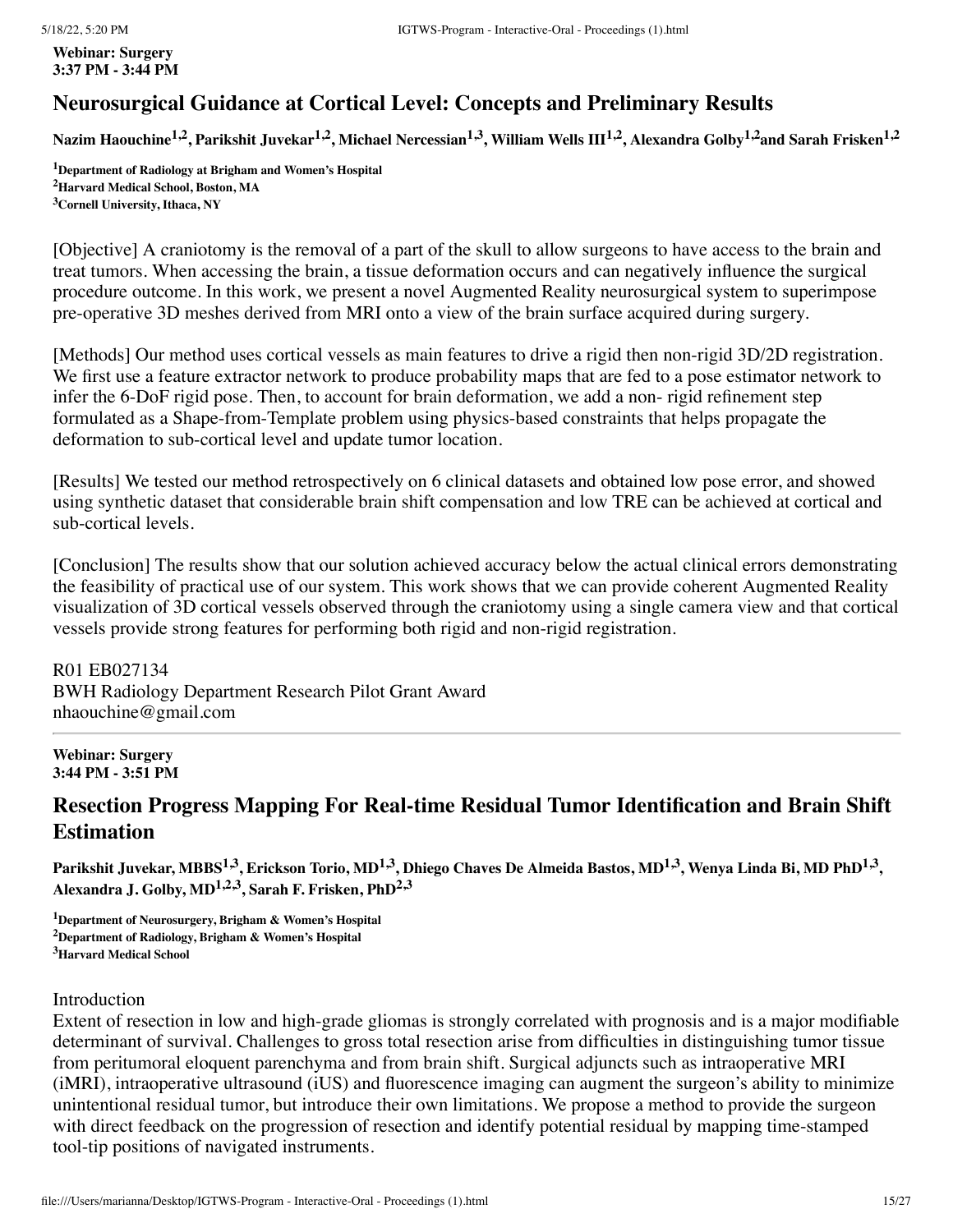### **Objective**

We demonstrated the application of resection progress mapping in 18 phantom experiments as well as 37 hemispheric glioma patients to showcase its ability to identify potential residual as well as to flag brain shift.

### Method

We simulated resection on 18 brain phantoms with tracked neurosurgical tools such as the CUSA (Cavitron Ultrasound Aspiration device), bipolar forceps, the suction tip and standard navigation pointers. Tracking data was streamed from a Brainlab neuronavigation system to a custom module in 3D Slicer using OpenIGTLink. Models of the resection cavity were generated in real-time using time-stamped tool-tip positions and displayed both as 2D map overlays and 3D models. We also temporally color-coded the tracking results to illustrate the sequence of resection. The system was subsequently translated to the Advanced Multimodality Image Guided Operating Suite (AMIGO) in 37 hemispheric glioma cases to assess its utility by comparing the residual tumor burden predicted by our method with iMRI.

### Results

In 18 phantom experiments, the resection maps generated from our workflow were evaluated using the metrics coverage and overlap. Coverage was defined by how well the resection map covered the resection cavity segmented on intra-procedural imaging. Overlap was defined by how well the resection map overlapped the segmented resection cavity. We achieved a coverage of 97.5% and an overlap of 94.7%. In the 37 hemispheric glioma cases, 70% were found to have residual tumor on intraop MRI. After excluding cases with inadequate sampling density, our technique estimated the existence and location of residual tumor in 93% of cases. In a subset of these cases, we reliably predicted the extent of residual tumor as well.

### Conclusion

We developed a resection tracking system with sub-millimeter sampling resolution in real-time and with the highest reported sampling rate, that can direct the surgeon's attention to the location of residual tumor as well as flag brain shift. From the perspective of global neurosurgery, our method shows potential in providing an alternative to iMRI for resource-limited settings. The temporally color-coded resection process can serve as a tool for teaching resection strategies. While the focus of our work pertained to the resection of gliomas, this technique can be extrapolated to multiple skull base approaches, resection of epileptic foci and other hemispheric tumors.

R01 EB027134; P41EB028741 pjuvekar@bwh.harvard.edu

#### **Webinar: Surgery 3:51 PM- 3:58 PM**

# **Image-guided Instrument Adapter Array-assisted Cavitron Ultrasonic Surgical AspiratorCUSAResection of a Right Temporal Glioblastoma – A Technical Case Report**

Parikshit Juvekar, MBBS<sup>1,3</sup>, Erickson Torio, MD<sup>1,3</sup>, Steve Pieper, PhD<sup>4</sup>, Alexandra J. Golby, MD<sup>1,2,3</sup>, Sarah F. Frisken, PhD<sup>2,3</sup>

**Department of Neurosurgery, Brigham & Women's Hospital Department of Radiology, Brigham & Women's Hospital Harvard Medical School Isomics, Inc.**

### Introduction:

Image-guided instrument adapter array-assisted (IAAA) resection has been presented as a useful tool in the resection of gliomas. In this report, we present a case where an IAAA cavitron ultrasonic surgical aspirator (CUSA) was used to achieve gross total resection of a right temporal glioblastoma.

### Case Report:

A 72-year-old, left-handed male on Rivaroxaban for Factor V Leiden deficiency was diagnosed with an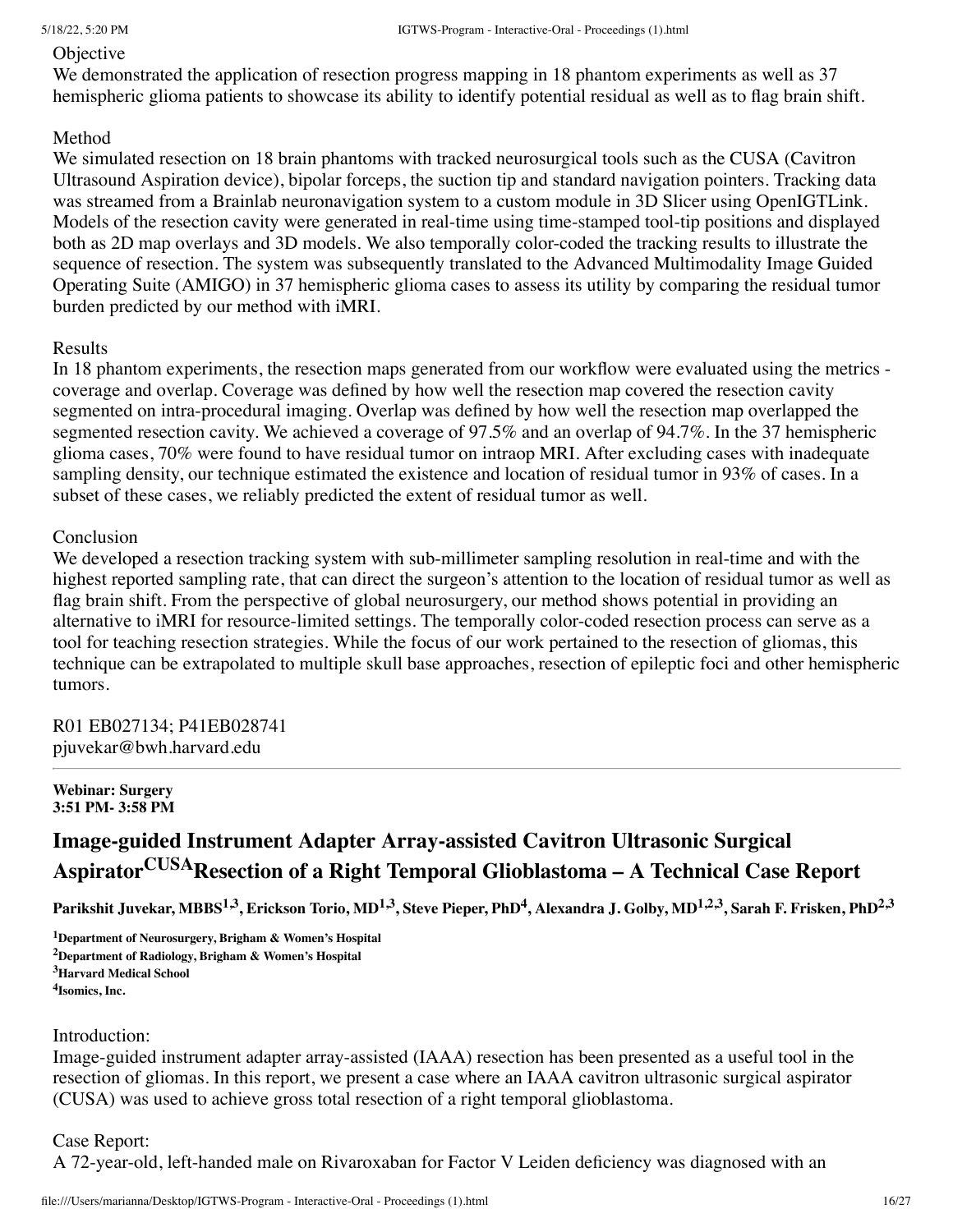incidental right temporal tumor that had heterogenous moderate enhancement of the posterior portion on preoperative magnetic resonance imaging (MRI). He underwent Image-guided IAAA CUSA excision of his tumor with modeling of the resection cavity using resection progress mapping in 3D Slicer. An area that appeared normal under the surgical microscope and displayed absence of resection coverage by IAAA CUSA resection cavity mapping, was discovered to be tumor on intraoperative MRI, subsequent resection, and pathology. The patient did not have any new neurologic deficits postoperatively.

# Conclusion:

The surgical utility of IAAA CUSA coupled with 3D Slicer resection tracking was highlighted. Improvements in IAAA device ergonomics and balance, line of sight to arrays, and tracking algorithm integration into the microscope may further improve the utility of this surgical technique.

R01 EB027134; P41EB028741 pjuvekar@bwh.harvard.edu

#### **Webinar: Surgery 3:58 PM- 4:05 PM**

# **Image-guided Ommaya reservoir placement for leptomeningeal metastasis in the Philippines: a case series and scoping review**

Erickson Torio, MD<sup>1</sup>, Charlene Mercado, MD<sup>2</sup>, Paul Vincent Opinaldo, MD<sup>2</sup>, Ibet Marie Sih, MD<sup>2</sup>, Roy Torcuator, MD<sup>2</sup>, and **Alexandra Golby, MD 1**

**<sup>1</sup>Department of Neurosurgery, Brigham and Women's Hospital, Harvard Medical School, Boston, MA <sup>2</sup>St. Luke's Medical Center, Quezon City, Philippines**

Background. Leptomeningeal metastasis is a severe disease with poor prognosis and limited therapeutic options. With maximal therapy, overall survival is several months and if therapy is not given, survival times are within weeks after diagnosis. Intra-Ommaya chemotherapy is an effective treatment for these patients and is preferred over a lumbar puncture in terms of drug distribution and complication rates. Image-guided catheter placement is superior to the free-hand technique not only in placement accuracy but also in proximal catheter failure rates.

Objectives. The objective of this study is to show the safety and feasibility of image-guided placement of an intraventricular catheter and intra-Ommaya methotrexate chemotherapy in Filipino patients with leptomeningeal metastasis. A secondary objective is to present an economic evaluation of the procedure and to perform a scoping review of the literature to determine the use of the technique in low- to middle- income countries.

Methods. This is a descriptive study of six consecutive patients with leptomeningeal metastasis who underwent image-guided placement of a ventricular catheter and Ommaya reservoir at a single institution in the Philippines. A scoping review of the literature about leptomeningeal metastasis treatment was performed.

Results. Six patients with small ventricles and evidence of leptomeningeal metastasis underwent image-guided placement of a ventricular catheter using the BrainLab VarioGuide system. There were no note of ventricular catheter malposition, failure, or infection during a course of 53 consecutive injections of intra-Ommaya methotrexate therapy. Leptomeningeal enhancement resolved in three patients (50%). Complications include oral ulcers in 4 patients and cough, difficulty breathing, dysphagia, and mucositis in 3 patients. The median asymptomatic interval is 4.0 days (95% CI of 3.7 to 4.3 days). Overall survival after image-guided placement was 6.6 months (95% CI of 4.3 to 9.0 months). The average cost of surgery with neuronavigation and intraventricular methotrexate is \$5000 and \$250, respectively. A search was performed using the terms "intraventricular", "leptomeningeal", and "metastasis". Randomized controlled trials, observational cohorts, case series and case reports from different countries were published from 1976 to 2022. Only 3.8% (4/105) of the studies were performed in low- to middle- income countries.

Conclusion. Image-guided ventricular catheter placement and intra-Ommaya methotrexate chemotherapy is a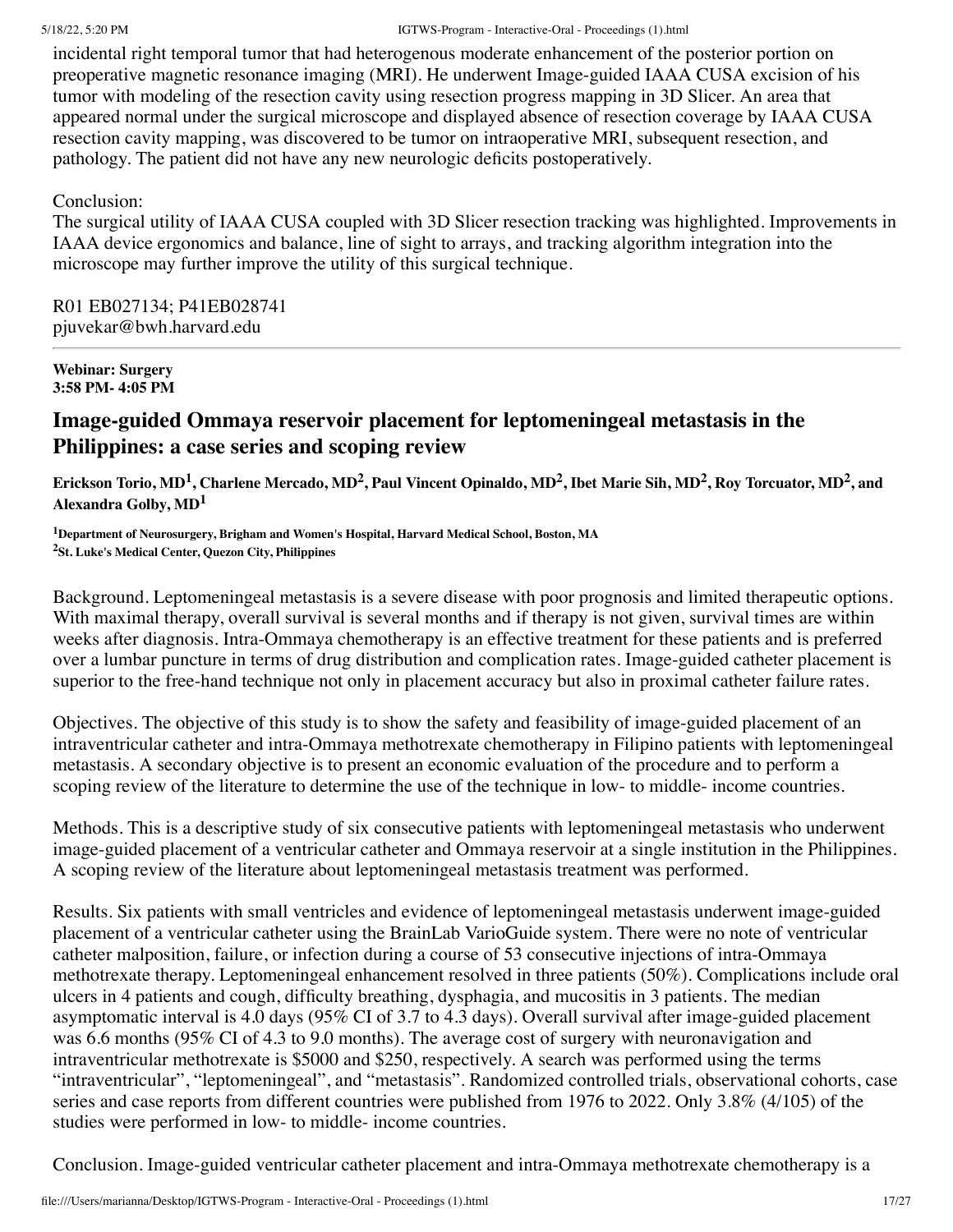safe procedure for patients with leptomeningeal metastasis.

etorio@bwh.harvard.edu

#### **Webinar: Surgery 4:05 PM- 4:12 PM**

# **Progression-free and Overall Survival of Adult Patients with High-Grade Gliomas undergoing Image-Guided Surgery: A Network Meta-analysis utilizing Individual Patient Survival Data**

Erickson Torio, MD<sup>1</sup>, Anna Jiaying Schwab Ball<sup>1</sup>, Parikshit Juvekar, MBBS<sup>1</sup>, and Alexandra Golby, MD<sup>1</sup>

**<sup>1</sup>Department of Neurosurgery, Brigham and Women's Hospital, Harvard Medical School, Boston, MA**

Introduction. Randomized controlled trials, systematic reviews and network meta-analyses have compared the effectiveness of image-guided surgery (IGS) in the treatment of high-grade gliomas (HGGs) with extent of resection (EOR) as their primary outcome. Progression-free survival (PFS) and overall survival (OS) are reported in these reviews but time-to-event data are not compared consistently due to the different styles of analyzing survival data. The goal of this study is to compare the types of IGS based on their effects on PFS and OS.

Methods. A search was performed on PubMed, Cochrane, and Google Scholar for studies comparing at least two of the following: standard surgery (SS), conventional neuronavigation (NN), 5-amino-levulenic acid (5-ALA), intraoperative MRI (ioMRI), and intraoperative ultrasound (ioUS). The primary outcomes for this study were PFS and OS. Individual patient survival data were digitally extracted using WebPlotDigitizer. Comparative analysis and ranking of the different IGS treatments will be performed using the Frequentist network analysis (NMA) and Cox-proportional hazards (CPH) regression models.

Results. The median PFS of 557 patients was 6.139 months (95%CI of 5.618,6.660). The median OS of 258 patients was 17.572 months (95%CI 15.828,19.316), respectively. A Frequentist NMA model for PFS showed a significantly better mean survival time (months) of ioMRI (MD=3.23; 95%CI 0.89,5.56) and for 5-ALA (MD=1.18; 95%CI 0.30,2.06) compared to NN (reference intervention). The NMA for PFS suggested a ranking of ioMRI, 5-ALA, and NN (from best to worst). CPH regression for PFS showed that NN (OR=2.65; 95%CI 1.573,2.980; p<.001) and 5-ALA (OR=1.460; 95%CI 0.982,2.172; p=.062) had poorer PFS compared to ioMRI. OS was not significantly different between the IGS types (p>.236).

Conclusions. The suggested ranking of treatment effectiveness is 1) ioMRI, 2) 5-ALA, and 3) NN (best to worst). An individual patient data meta-analysis (IPD-MA) is recommended to better elucidate the treatment effectiveness and independent factors affecting IGS treatment strategies.

etorio@bwh.harvard.edu

**Webinar: Surgery 4:12 PM - 4:19 PM**

# **Non-invasive robotic tumor bed inspection in breast conserving surgery**

Laura Connolly<sup>1</sup>, Amoon Jamzad<sup>1</sup>, Arash Nikniazi<sup>1</sup>, Rana Poushimin<sup>1</sup>, Andras Lasso<sup>1</sup>, Kyle Sunderland<sup>1</sup>, Tamas Ungi<sup>1</sup>, Jean **Michel Nunzi 1 , John F. Rudan 1 , Gabor Fichtinger 1 , Parvin Mousavi 1**

**<sup>1</sup>Queen's University, Kingston, Ontario, Canada**

INTRODUCTION: Delineating tumor margins during breast conserving surgery is a challenging task due to the high mobility and deformation of breast tissue. After resection of the primary tumor in these procedures, there is often cancer left behind on the tumor bed. We hypothesize that inspecting the tumor bed to identify and localize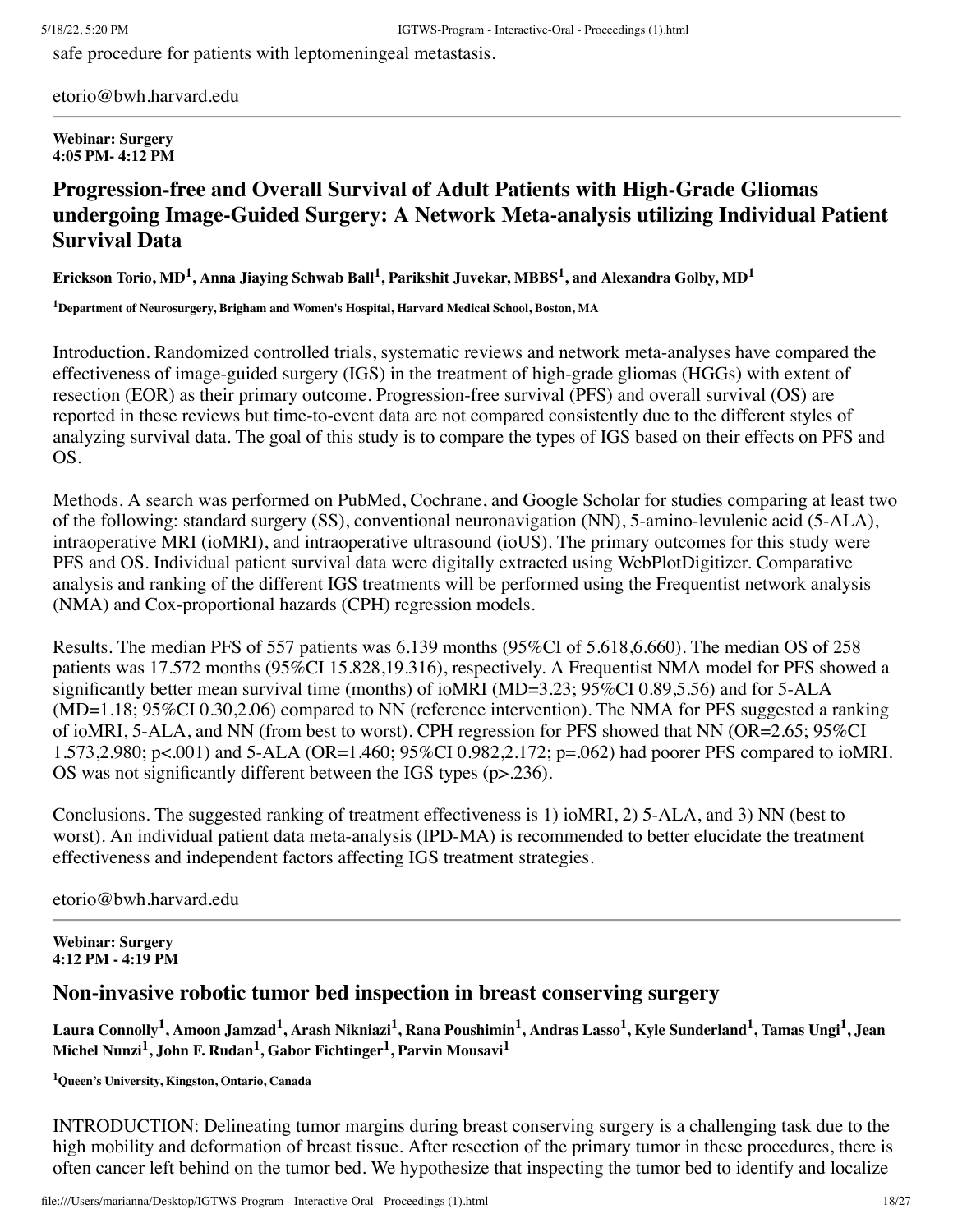potential residual cancer cells can help mitigate this challenge. Towards this idea, we demonstrate an opensource testbed that combines imaging, artificial intelligence (AI) and cooperative robotics to achieve such a system. We focus on implementing a non-invasive imaging approach that relies on a combination of optical and acoustic inputs to help characterize the surface layer of tissue on the tumor bed while also providing depth information about the tissue being imaged. For tumor bed inspection, this is necessary to identify residual cancer cells, and how far they penetrate the surrounding anatomy without causing any unnecessary, additional healthy tissue loss. In this study, we focus on the software and hardware tools used to achieve this testbed for prototyping as well as initial results from preliminary imaging studies on animal tissue.

METHODS: This system for tumor bed inspection requires parallel flow of multiple imaging inputs that are spatially registered using robotics and temporally synched. To achieve this, we make use of 3D Slicer for visualization and navigation, as well as SlicerIGT (http://www.slicerigt.org/wp/) to stream imaging inputs. Signal processing and data fusion can then be done with AI tools in SlicerAIGT (https://github.com/SlicerIGT/aigt) which enables direct communication between AI models and imaging inputs in 3D Slicer. To demonstrate the technical viability and function of this testbed, we investigate the use of a combined temporally enhanced ultrasound (TeUS) imaging [1] and broadband spectroscopy to detect tissue heterogeneity in animal models. Tissue phantoms, made up of heterogeneous tissue are imaged with throughput broadband spectroscopy and ultrasound. Following this acquisition, the absorption of broadband light is computed to characterize the surface tissue optically. Additionally, the TeUS signals from the tissue are used to classify pixels in the US images according to their tissue type with a simple support vector machine (SVM).

RESULTS: Using this test bed, we were able to successfully demonstrate a tumor bed inspection system that deploys combined optical and acoustic imaging with machine learning for tissue recognition. More specifically, the absorption curve for each broadband acquisition showed distinct separability for every tissue phantom and our trained SVM could successfully classify 82% of the ultrasound pixels in the TeUS images according to their tissue type.

CONCLUSIONS: These preliminary results demonstrate the viability of this imaging approach and testbed for robotic tumor bed inspection in addition to the potential usage of combined optical and acoustic imaging for noninvasive tissue recognition. To achieve this, we are currently working on using this imaging system as the input for the cooperative robotic control scheme.

### REFERENCES:

[1] S. Azizi et al., "Deep recurrent neural networks for prostate cancer detection: Analysis of temporal enhanced ultrasound," IEEE Trans. Med. Imaging, vol. 37, no. 12, pp. 2695–2703, Dec. 2018.

laura.connolly@queensu.ca

**Webinar: Surgery 4:19 PM - 4:26 PM**

# **A surgical planning software for DIEP flap breast reconstruction using a depth camera**

Elise Fu $^1$ , Haoyin Zhou $^1$ , Angela Alarcon $^1$ , Justin Broyles $^2$ , Bohdan Pomahac $^2$ , Jayender Jagadeesan $^1$ 

**<sup>1</sup>Departments of Radiology, Brigham and Women's Hospital and Harvard Medical School, Boston, MA** <sup>2</sup>Division of Plastic Surgery, Department of Surgery, Brigham and Women's Hospital, Harvard Medical School, Boston, MA

### [Objectives]

DIEP flap breast reconstruction uses tissue from the abdomen to shape the new breast. It is a challenging procedure to ensure symmetry of the reconstructed breasts. Further, accurately estimating the amount of harvested tissue from the abdomen is difficult and prone to qualitative judgement of the surgeon. Improper reconstruction of the breast can lead to asymmetry of the breasts, further resulting in detrimental quality of health, depression and anxiety for breast cancer patients. The objective of this abstract is to develop novel imaging algorithms to enable accurate reconstruction of the breast to ensure symmetry and, in turn, good quality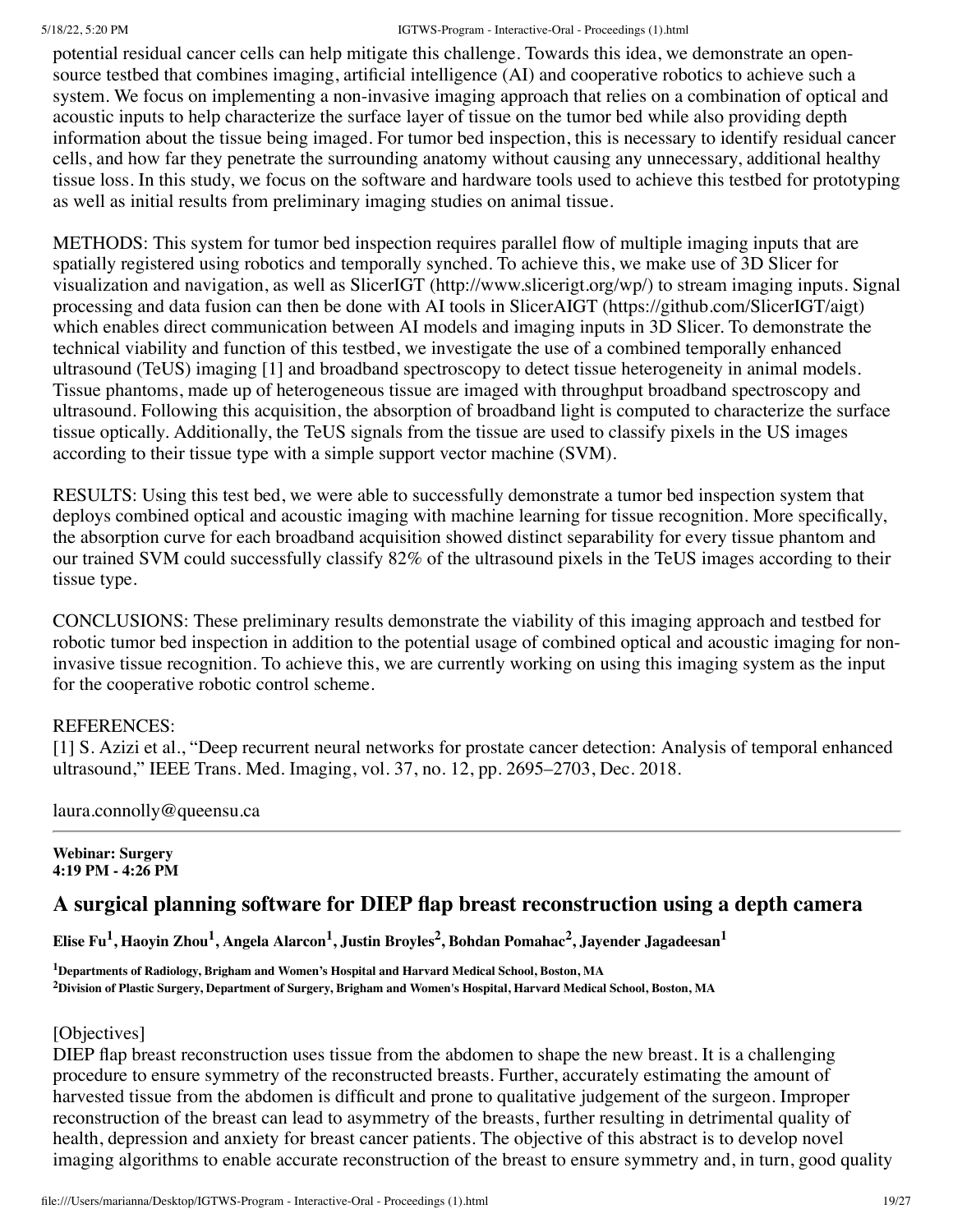of life.

### [Methods]

We have developed a 3D Slicer module coupled with a depth camera to plan the reconstruction of the breast post-mastectomy. An Intel RealSense depth camera is used to scan the healthy breast of the patient. The depth and RGB videos are then co-registered. A mosaic of the mirror image of the breast is obtained using a novel Simultaneous Localization and Mapping (SLAM) method. After cropping the mosaic to only keep the region of interest, a mesh model is generated for 3D printing a mold for intraoperatively shaping the DIEP flap. The process from entering patient information to exporting the different files generated is separated into distinct steps to provide an easy-to-use and intuitive software interface for the user.

### [Results]

The repeatability and accuracy measurement of the 3D surface reconstruction method showed average errors under 1.46mm. The breasts of the patients with different skin tones and shapes were successfully scanned and reconstructed in the software.

# [Conclusion]

Our 3D surface reconstruction system offers an inexpensive and effective way of planning the flap shape for breast reconstruction. It also provides a straightforward way to quantify breast volume and shape to guide the DIEP flap harvest from the patient's abdomen.

R01EB025964; P41EB028741 Radiology Department Pilot Grant elfu@bwh.harvard.edu

#### **Webinar: Surgery 4:26 PM - 4:33 PM**

# **Locating tumor classifications in breast cancer surgery**

Joshua Ehrlich<sup>1</sup>, Tamas Ungi<sup>1</sup>, Amoon Jamzad<sup>1</sup>, Martin Kaufmann<sup>2</sup>, Jessica Rodgers<sup>1</sup>, Mark Asselin<sup>1</sup>, John Rudan<sup>2</sup>, Parvin **Mousavi 1 , Gabor Fichtinger 1**

**<sup>1</sup>School of Computing, Queen's University, Kingston ON, Canada <sup>2</sup>Department of Surgery, Kingston Health Sciences Centre, Kingston ON, Canada**

[Objectives]: Lumpectomies are performed in early-stage breast cancer to remove tumors. Mass spectrometry systems (such as the iKnife) have been used to differentiate tumor from healthy tissue [1]. In comparison to other techniques, a system with real-time spatial tracking and tissue classification would address critical problems surrounding breast-conserving surgery [2]. This system would enable the surgeon to navigate back to locations where residual tumour needs to be excised but doing so has two challenges. First, the iKnife has a variable timedelay, dependent on factors related to the surgical set-up. Second, we must determine when surgeons are making incisions to locate where iKnife classifications originated. Our objective is to calculate the time-delay and determine when surgeons are making incisions, in recorded surgery and in real-time.

[Methods]: The iKnife's time delay was measured by video recording tissue incisions and corresponding iKnife classifications. In recorded surgery, a surgical incision was estimated to be when the cautery tip was within 25 mm of the tumor's center. This is where a positive margin is most likely, near the tumor boundary. A custom python script was used to calculate the distance (mm), time (s), and speed (mm/s) of each incision. Positive classifications from the iKnife were adjusted to surgical incisions using the time delay.

A surgical incision is when the cautery is activated and touching tissue, called the energy event. The cautery can be in 5 states: off, cut-mode-in-air, cut-mode-touching-tissue (energy event), coagulate-mode-in-air, and coagulate-mode-touching-tissue (energy event). To automatically detect these states, we attached current sensors cautery's electrodes, digitized the current with an oscilloscope, and streamed data into 3D Slicer [3, 4]. We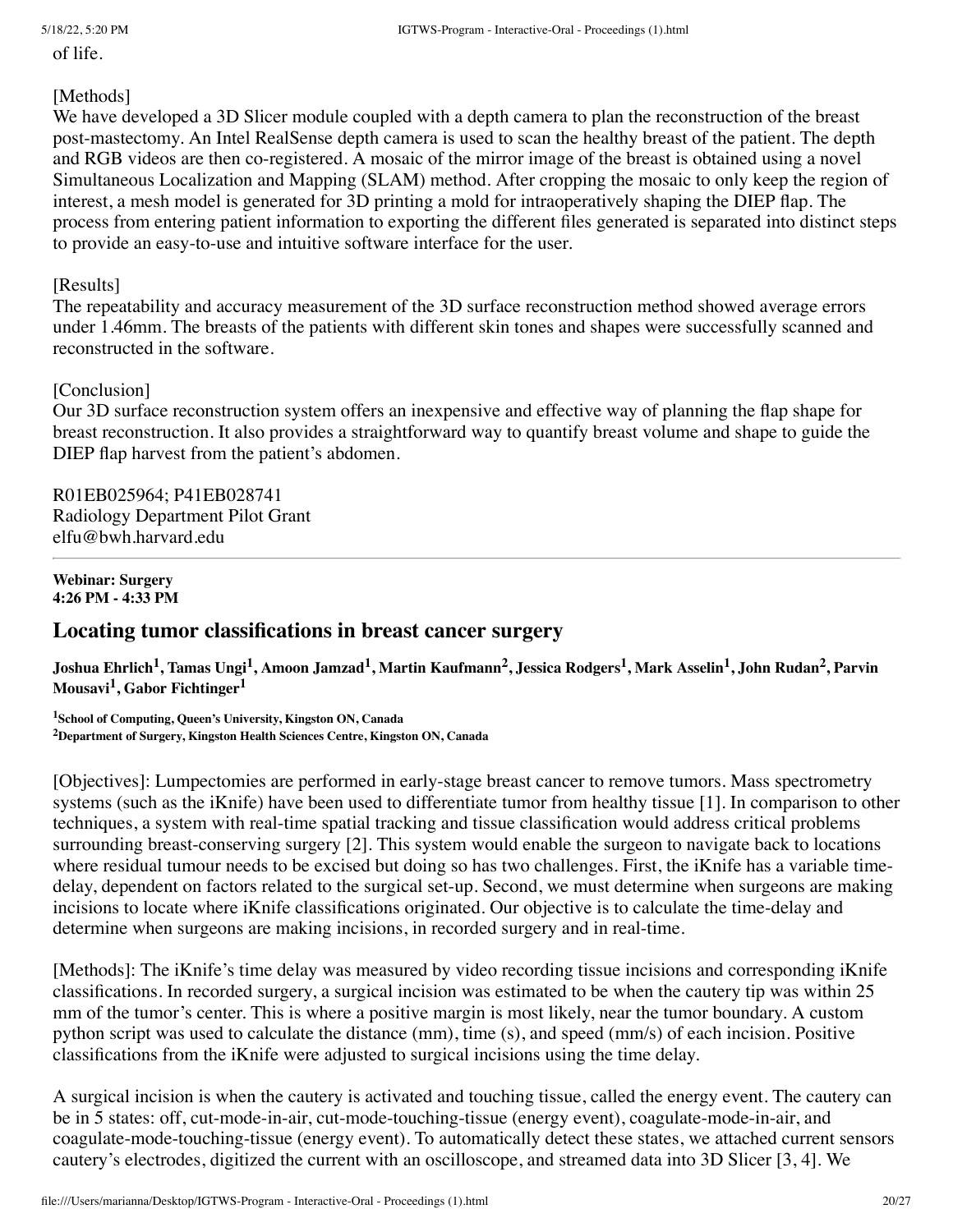performed ex-vivo and in-vivo tissue testing. A Support Vector Machine (SVM) was trained on various amplitude and frequency-based features of the voltage signals. Integration of voltage data, training the SVM, and classifying the cautery state intraoperatively in real-time was built within an open-source 3D Slicer module (GitHub repository: https://github.com/SlicerIGT.git).

[Results]: The average time delay was 2.84 s with a standard deviation of 0.42 s. The average incision velocity was 21 mm/s. The system accurately classifies cautery states, with an SVM classification accuracy of 100%. The iKnife and oscilloscope classification is completed at a rate of 1Hz and 10Hz, respectively.

[Conclusions]: Our study locates iKnife classifications in recorded breast cancer surgery. Accurately classifying cautery states will allow us to locate iKnife classifications in real-time. By performing majority voting on the cautery classifications during an iKnife classification, we may be able to reduce the model error in detecting the cautery state. Detecting the cautery state enables the analysis of mass spectra differences due to cautery mode. In the future, we will use four inputs to isolate a surgical incision: cautery energy state, low cautery velocity, short cautery distance-to-tumor, and a chromatogram signal. Using these methods, we hope to improve our ability to locate positive iKnife classifications. Doing will likely present clinically sufficient indicator for the need to adjust excision boundaries intraoperatively. This will be explored in future studies.

1. Santagata, S., et al. Proc. Natl. Acad. Sci., vol. 111, p. 11121–11126, 2014.

2. Ungi T., et al. IEEE Trans Biomed Eng, vol. 63, no. 3, pp. 600-606, March 2016.

3. Asselin, M., et al. Hamlyn Symposium on Medical Robotics. 2019.

4. Carter, K., et al. SPIE: Medical Imaging. 2016

# 1R01EB021396

Gabor Fichtinger is supported as a Canada Research Chair in Computer-Integrated Surgery; We acknowledge the support of the Natural Sciences and Engineering Research Council of Canada<sup>NSERC</sup>and Ontario Graduate Scholarship<sup>OGS</sup>program. josh.ehrlich@queensu.ca

**Webinar: Medical Robotics 3:30 PM - 3:37 PM**

# **An Ultra-Thin Steerable Transnasal Endoscope to Replace Exploratory Middle Ear Surgeries**

**Caleb Rucker 1 , Joshua Gafford 2 , Scott Webster 2 , Robert J. Webster III 2**

**<sup>1</sup>The University of Tennessee, Knoxville <sup>2</sup>Endotheia, Inc. <sup>3</sup>Vanderbilt University**

# Objectives:

The objective of this project is to create a new low-cost, needle-sized steerable endoscope that makes it possible to survey and diagnose middle ear disease using a minimally-invasive trans-Eustachian tube approach, sparing patients from invasive surgery. Clinical significance comes from the 84,000 surgeries per year (in the USA alone) performed on patients who suffer from a middle ear disease called cholesteatoma that requires exploratory surgery for diagnosis, which is currently achieved surgically by lifting the eardrum to expose the middle ear space. Surgery is currently the only definitive way to diagnose these patients. Worse yet, a second surgery is performed to check for recurrence a year later – even though 67% of patients will be disease free at that time. We seek to replace surgical inspection with a simple endoscopy, facilitated by our new ultra-thin steerable endoscope passed through the Eustachian tube. Our central hypothesis is that our new trans-tubal endoscopic approach can achieve diagnostic visualization of the middle ear equivalent to that provided by surgery today. This has the potential to spare many patients from the pain and complications associated with surgery, by replacing it with a simple endoscopy done through the nose.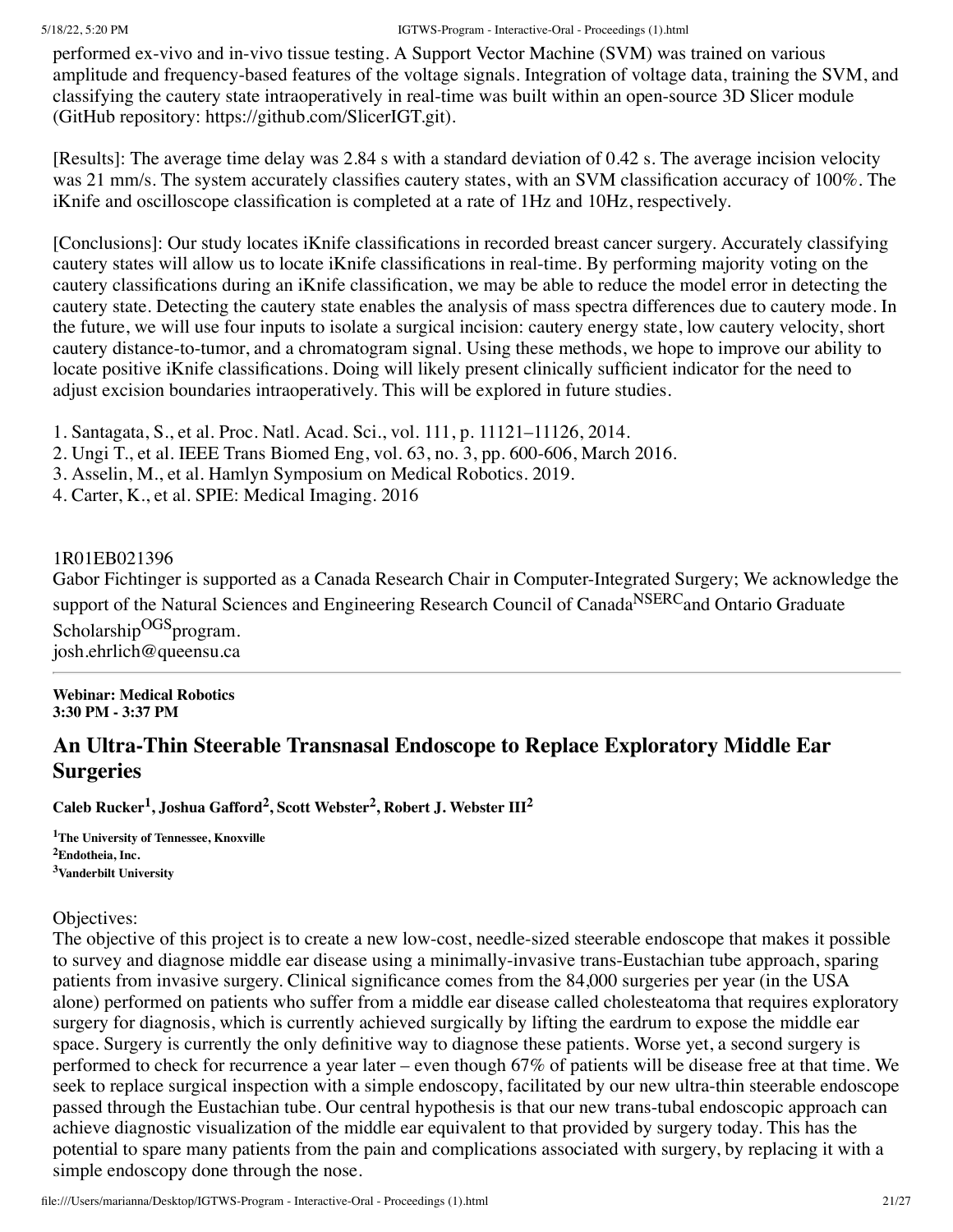### Methods:

To accomplish the objectives, we will harness elastic interactions in asymmetrically stiff, thin-walled tubes to create a steerable endoscope that is (1) small enough to pass through the Eustachian tube, while (2) carrying a tiny camera and optical illumination fibers within its own central lumen. The small diameter of the Eustachian tube precludes the use of bulky standard endoscope steering mechanisms. Instead, we harness stiffness asymmetry encoded into the material properties of two tubes that are attached at their tips, thereby transforming small axial motions applied at the endoscope handle into dexterous local bending at the endoscope tip. The result is an inexpensive, needle-sized, disposable, steerable endoscope for trans-tubal visualization of the middle ear.

Our approach in Aim 1 is to use laser micromanufacturing and catheter-inspired design processes to fabricate a clinic-ready steerable endoscope tip with integrated imaging and illumination. CT imaging of the middle ear will be used to optimize the design of the tubes and the resulting shape of the device during middle ear navigation. Aim 2 incorporates rigorous quality and human factors-based design enhancements, preparing our device for FDA 510(k) clearance review immediately at the end of Phase II. Aim 3 focuses on statistically powered experiments to evaluate our hypothesis that our new steerable aiming tip will enable middle ear inspection and cholesteatoma diagnoses to be performed using a non-surgical, trans-Eustachian tube approach, with equal diagnostic-quality visual coverage compared to the surgical standard-of-care. Success in validating these hypotheses will strongly motivate future Phase III activities (supported by private capital after the conclusion of this Phase II SBIR) where we complete the FDA 510(k) clearance process and launch our device on the market.

1R44DC019894 Drucker6@utk.edu

### **Webinar: Medical Robotics 3:37 PM - 3:44 PM**

# **On Surgical Planning based on Patient-Specific CTR Design for Percutaneous Nephrolithotomy**

Filipe Pedrosa<sup>1,2</sup>, Navid Feizi<sup>1,2</sup>, Ruisi Zhang<sup>3,4</sup>, Remi Delaunay<sup>3,4</sup>, Dianne Sacco<sup>4,5</sup>, Jayender Jagadeesan<sup>3,4</sup>, Rajni Patel<sup>1,2</sup>

**Western University, ON, Canada Canadian Surgical Technologies & Advanced Robotics, ON, Canada Brigham and Women's Hospital, MA, USA Harvard Medical School, MA, USA Massachusetts General Hospital, MA, USA**

[Objectives]: Percutaneous nephrolithotomy (PCNL) is considered a first choice minimally invasive procedure for treating kidney stones larger than 2 cm. It yields higher stone-free rates than other minimally invasive techniques and is employed when extracorporeal shock wave lithotripsy or uteroscopy are deemed infeasible or undesirable for some reason. Using this technique, surgeons must determine skin and kidney puncture locations to create a tract through which a scope is inserted for gaining access to the stones. Traditional PCNL tools, however, present limited maneuverability, may require multiple punctures and often lead to excessive torquing of the instruments which can damage the kidney parenchyma and thus increase the risk of hemorrhage. In this work, we propose an approach for determining surgical plans and patient-specific designs of flexible concentric tube robots (CTR) for treating complex calculi through a single incision port with the aim of reducing complications associated with PCNL.

[Methods]: We have developed a general framework comprising a nested optimization-driven scheme for determining a single-tract percutaneous and renal access as well as the design of customizable CTRs tailored specifically for each individual patient undergoing PCNL. Based upon preoperative CT scans digitally segmented on 3D Slicer, we propose a minimum volume coverage ellipsoidal approximation to the kidney stones and utilize it to introduce the concept of ``main directions'' of the kidney stone presentations. This concept is leveraged to capture the end goal of maximizing the reachability of the anatomically constrained CTR along the most important directions a surgeon must navigate during the stone treatment process.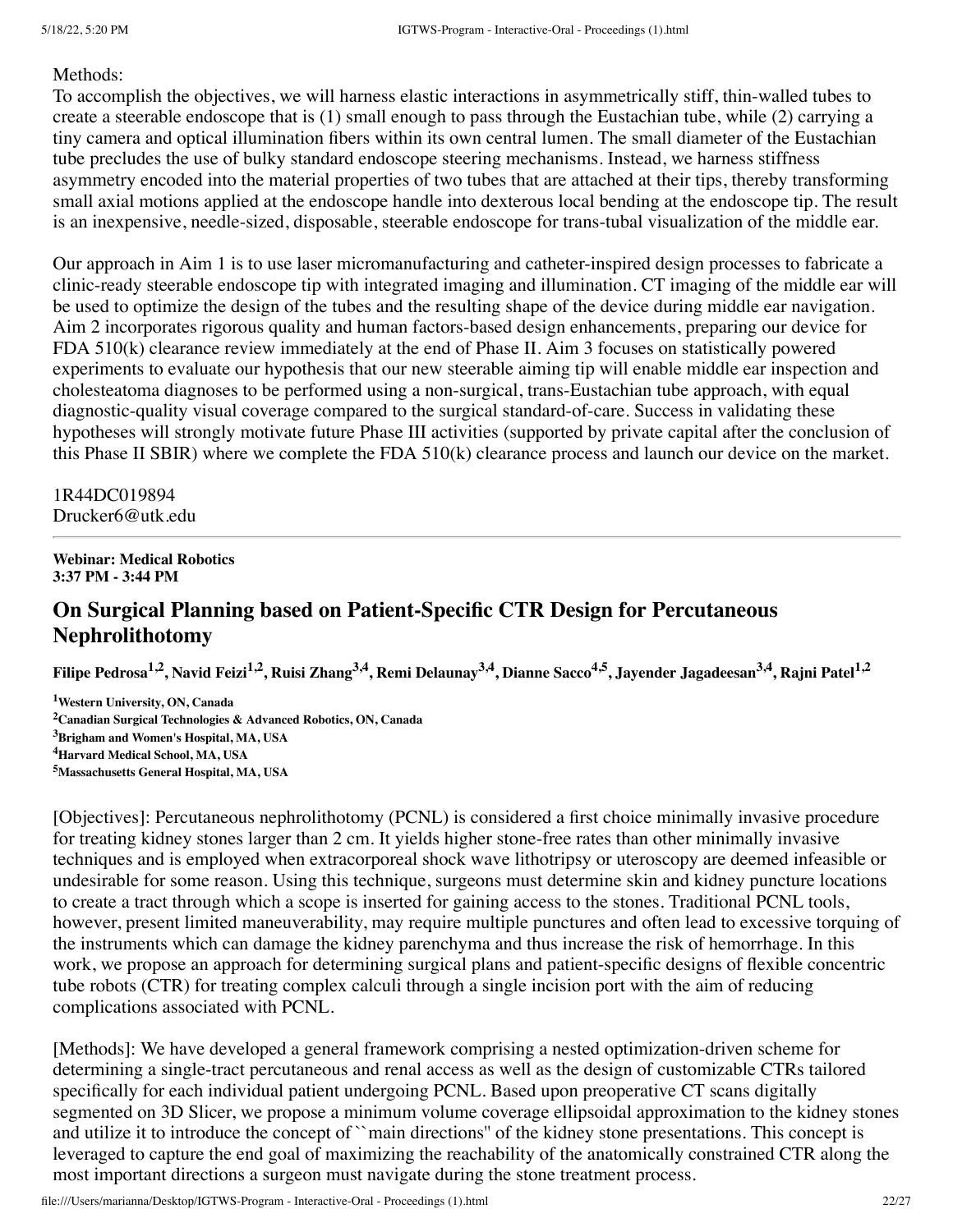[Results]: We have applied the optimization algorithm on clinical data of seven patients who underwent PCNL at the Brigham and Women's Hospital under an institutional review board (IRB) approved protocol. The simulation results were obtained by running all seven cases in parallel on an Intel i5-7500, 3.40GHz Linux based machine for 4 hours and 47 minutes. In order to investigate the kinematic capability of the surgical plan and the optimized CTR design in each clinical case, the manipulator was steered along the main directions of the stones whereby the distribution of the position error at the calyx, across all cases, was such that a 5mm error threshold fell below the 75th percentile, as desired in this type of medical intervention.

[Conclusion]: In this work, we have developed and assessed an optimization-driven approach for surgical planning based on patient-specific CTR designs for use in percutaneous neprolithotomy. As illustrated by the seven clinical cases investigated in this work, we believe that this patient-specific approach can help reduce the clinical complications associated with PCNL for a wide variety of stone presentations of different complexities.

### R01DK119269

Natural Sciences and Engineering Research Council of Canada through grant RGPIN1345 fpedrosa@uwo.ca

#### **Webinar: Medical Robotics 3:44 PM - 3:51 PM**

# **C-am fluoroscopy-guided Pose Estimation and Path Planning of Surgical Robots**

### **Sharan R. Ravigopal 1 , Jaydev P. Desai 1**

<sup>1</sup>Medical Robotics and Automation(RoboMed) Laboratory, Wallace H. Coulter Department of Biomedical Engineering, Georgia Institute of Technology, **Atlanta GA, USA**

Objectives: Pose estimation of robots during interventional procedures continues to be a challenging task. In minimally invasive surgery for mitral valve repair, catheters are often used for placement of clip that latches on to a mitral valve leaflet to treat leaky valves and minimize backflow or regurgitation. Fluoroscopic guidance is used for the placement of clips and tracking the placement of clips through the procedure is useful. Steerable guidewires are also becoming increasingly popular for MIS. Furthermore, this fluoroscopy can be used to determine the path that steerable guidewires can follow in vasculatures.

Methods/Design: We use 350 images acquired from a GE OEC 9800 C-arm where a robot that is designed for mitral valve surgery is actuated into various positions and orientations for clip delivery. This is done to determine a data-based algorithm to determine the pose of the robot. Since the robot has torsional and bending capabilities, the estimated pose should be comprised of both parts. A convolutional neural network architecture based on the ResNet-50 design is used to train semantic segmentation algorithms that classify the pixels in the fluoroscopic image as part of the torsional distal springs, proximal springs, or clip. Then, an equivalent ellipse algorithm is used to determine the bending angle, whereas an SVM based on HoGs is used to estimate the angular orientation of the robot. For path-planning for steerable guidewires, an approach for determining the optimal path for steerable guidewires to follow is constructed. From fluoroscopic images of a steerable COAST guidewire in phantom vasculatures, the workspace of the robot is found through a flood-fill algorithm. Then, the user-defined start and endpoints for a path are used to construct an optimal path using the constraints for these steerable guidewires using a modified hybrid A-star algorithm. The constraints of the guidewire are that the motions can be of straight or constant curvature paths, and those are the constraints for the modified hybrid A star algorithm.

Results/Findings: The accuracy of semantic segmentation using the neural net architectures was determined to be about 77% for the clip, 60% for the distal spring, and 81% for the proximal spring. Using these segmentations, a series of bending experiments were performed using the robot with an electromagnetic tracker to find the accuracy of the bending angle calculation, and the mean error was 7.7°. The torsional angle detection accuracy for classifying the angle into 5 ranges was 76%. For the steerable guidewire navigation, the COAST guidewire robot was traversed along several paths in vascular phantoms that were generated using the modified hybrid A star path-planning algorithm. The accuracy of the final tip position as compared to the intended position was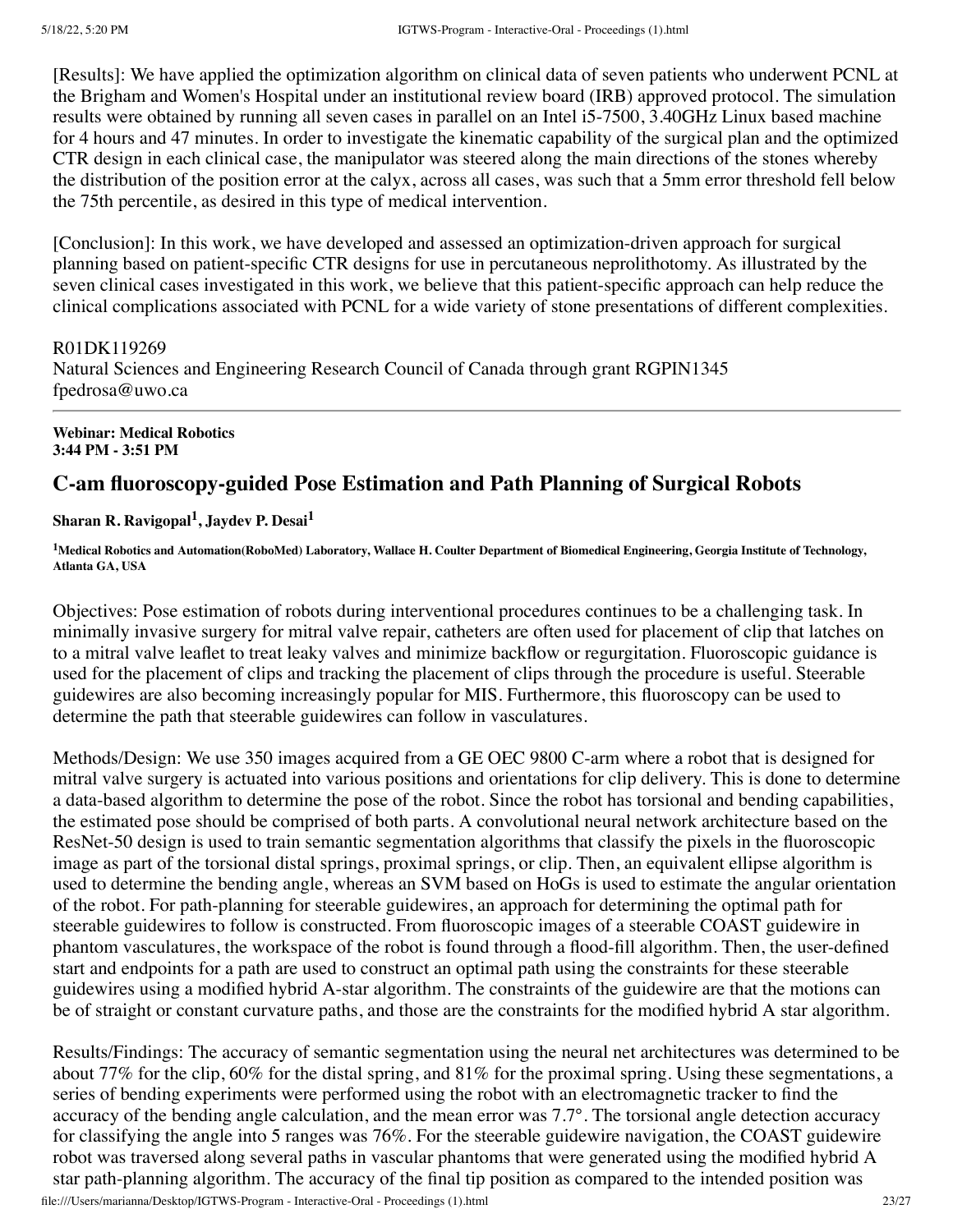within 4mm for all the trials, with an average error of 2.01 mm.

Conclusions/Implications: Fluoroscopic imaging can potentially be used to track the pose of medical robots such as the mitral valve robot during interventional procedures, and the same imaging modality can be used to compute optimal paths for steerable guidewires such as the COAST guidewire to traverse vasculatures.

R01HL144714; R01HL140325 sravigopal5@gatech.edu

**Webinar: Medical Robotics 3:51 PM- 3:58 PM**

# **Dynamic Modelling and Control of a Robotic Intracardiac Echo Catheter**

Mohammad Salehizadeh $^{\ast1}$ , Filipe C. Pedrosa $^{\ast2}$ , Navid Feizi $^2$ , Rajni Patel $^2$ , Jayender Jagadeesan $^1$ **\* - joint first authors**

**<sup>1</sup>Department of Radiology, Brigham and Women's Hospital, and Harvard Medical School, Boston, MA, USA <sup>2</sup>Department of Electrical and Computer Engineering, Western University, London, ON, Canada**

[Objectives] Currently, the treatment of atrial fibrillation with intracardiac echo (ICE) guidance is tedious and requires simultaneous manipulation of the ablation and ICE catheters. The objective of this work is to develop a robotic ICE catheter, dynamic model and control algorithm to robustly control the ICE catheter inside a beating heart.

[Methods] We have modified the Sensei Robot (Hansen Medical, Inc.) to an open architecture robot with full access to the nine revolute and translation joints. The Sensei robot was connected to a Delta Tau motion controller and each motor was driven by a Maxon linear amplifier. A Siemens Acuson ICE catheter was disassembled and tendons controlling the distal tip of the ICE catheter were connected to the Sensei robot. Further, we have developed a model for the robotic ICE catheter based on the Cosserat rod theory that relies on strain parametrization while accounting for the actuator motions, motor and tendon frictions, and the external loads along the catheter body which arise during the cardiac procedure. Parameter estimation of the dynamic model was performed using weight release experiments. Optimal control design (LQR and H-infinity) was simulated to regulate the dynamics of the catheter's tip position.

[Results] The parameters of the catheter were consistent for differing weights and catheters. Preliminary simulation results demonstrate an accurate and robust control of the distal end of the catheter. Experimental validation using an EM sensor feedback and tendons actuation for closed-loop control is currently underway.

[Conclusion] The simulation results show that our approach can robustly regulate the dynamics of the robotic ICE catheter in the presence of uncertainties and disturbances within the beating heart environment.

R01EB028278 msalehizadeh@bwh.harvard.edu

#### **Webinar: Medical Robotics 3:58 PM- 4:05 PM**

# **Preclinical Evaluation of a Marker-less, Real-time, Augmented Reality Guidance System for Robot Assisted Radical Prostatectomy**

**Megha Kalia 1 , Apeksha Avinash 2 , Nassir Navab 3 , Septimiu Salcudean 4 .**

**<sup>4</sup>Robotics and Control Lab, Electrical and Computer Engineering, University of British Columbia, Canada**

**<sup>1</sup>Robotics and Control Lab, Electrical and Computer Engineering, University of British Columbia, Canada <sup>2</sup>RoboEye.ai, Toronto, Canada**

**<sup>3</sup>Computer Aided Medical Procedures, Technical University of Munich, Germany**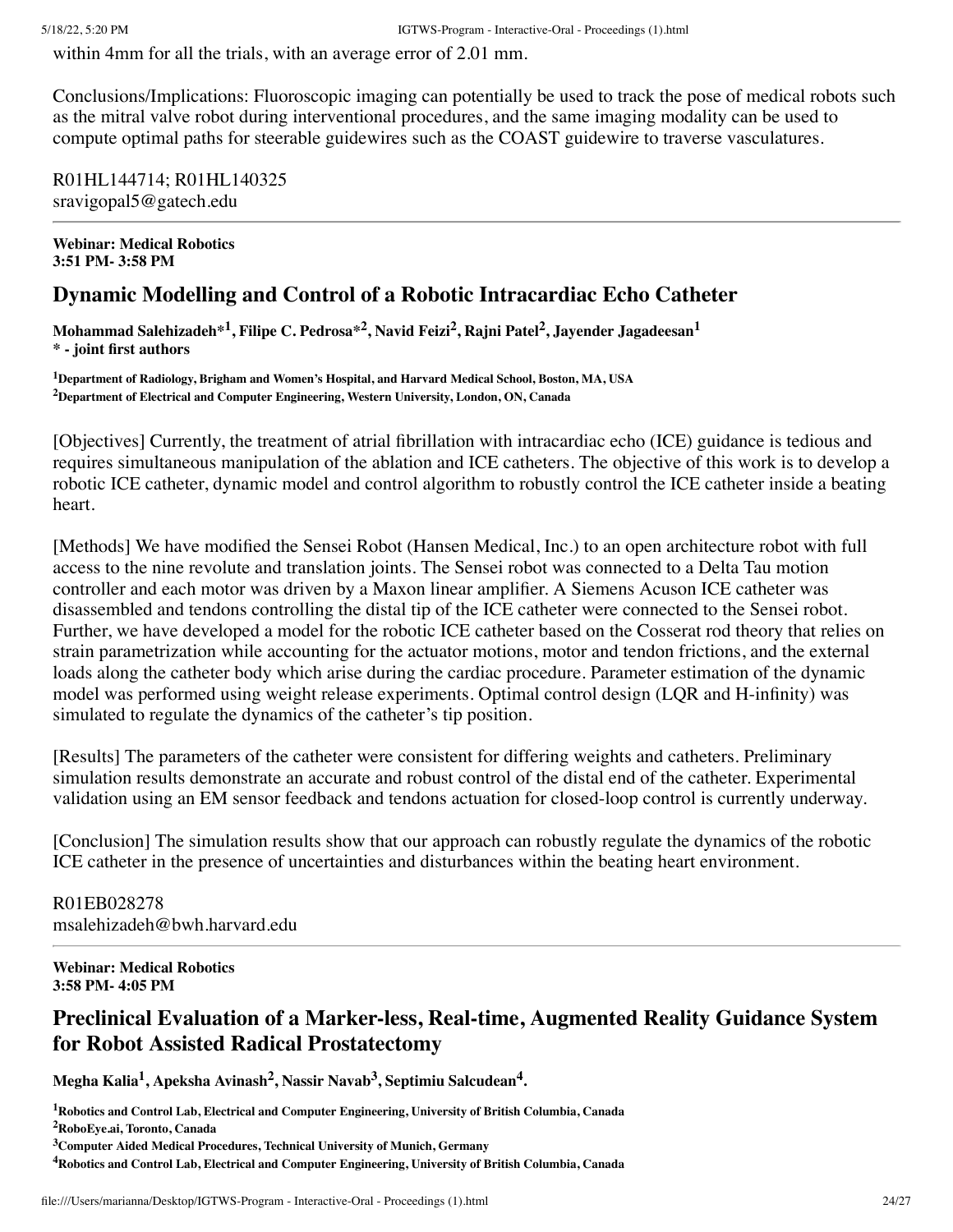# Background and Objectives

Robot-assisted laparoscopic radical prostatectomy (RALRP) is a surgery in which entire cancerous prostate is removed. Because prostate cancer is not visible with standard endoscopic equipment, in many cases cancer is left behind. Augmented reality (AR) during surgery can mitigate incomplete cancer removal by overlaying the anatomical boundaries segmented from medical imaging data onto the camera image. Therefore, many AR guidance systems have been proposed for robot-assisted surgery [1][2]. Although useful, two major problems in these systems are the use of external calibration objects [1] and a manual alignment step [2]; these interfere with the surgical workflow and thus present a hindrance in the adoption of AR. Therefore, we present the first such AR guidance system for RALRP that transforms the medical imaging data from the transrectal ultrasound (TRUS) coordinate system to the camera image coordinate system without using any external calibration markers before or during surgery. Only surgical instrument visible in the camera is utilized for calibration without changing the surgical workflow significantly. Therefore, the current work has following objectives: 1 -To present a single step, marker-less, joint camera and hand-eye calibration step to reduce the total number of intra-operative calibrations. 2 - To perform an overall system evaluation on real and simulation set up by calculating overall mean re-projection errors (MRE) and overall system error (SE) from TRUS to Camera Image frame.

# Methods

Our guidance system requires two transformations: TRUS to robot, TRUS\_T\_DV, and camera projection matrix, M (i.e., the transformation from endoscope to camera image frame). TRUS\_T\_DV is estimated by the markerless method proposed in Mohareri et al., 2015 [3]. M is estimated by selecting corresponding 3D-2D data points in the endoscope and the image coordinate frame, respectively, by using a CAD model of the surgical instrument and a preoperative camera intrinsic matrix with an assumption of a projective camera. The parameters are estimated using Levenberg–Marquardt algorithm. Overall errors (MRE and SE) are reported using simulated and real data using a water bath. We show that M can be re-estimated if the focus is changed during surgery.

### Results

Using simulated data, we received an overall MRE in the range of 11.69–13.32 pixels for monoscopic and stereo left and right cameras. For the water bath experiment, the overall MRE is in the range of 26.04–30.59 pixels for monoscopic and stereo cameras. The overall system error from TRUS to camera world frame is 4.05 mm. Conclusion We demonstrate a markerless AR guidance system for RALRP that does not need calibration markers and thus has the capability to re-estimate the camera projection matrix if it changes during surgery, e.g., due to a focus change.

# References

[1] Porpiglia, Francesco, et al. "Augmented reality robot-assisted radical prostatectomy: preliminary experience." Urology 115 (2018): 184. [2] Edgcumbe, Philip, et al. "Augmented reality imaging for robot-assisted partial nephrectomy surgery." International Conference on Medical Imaging and Augmented Reality. Springer, Cham, 2016. [3] Mohareri, Omid, et al. "Intraoperative registered transrectal ultrasound guidance for robot-assisted laparoscopic radical prostatectomy." The Journal of urology 193.1 (2015): 302-312.

CIHR grant MOP-142439; CA Laszlo Chair mkalia@ece.ubc.ca

**Webinar: Medical Robotics 4:05 PM- 4:12 PM**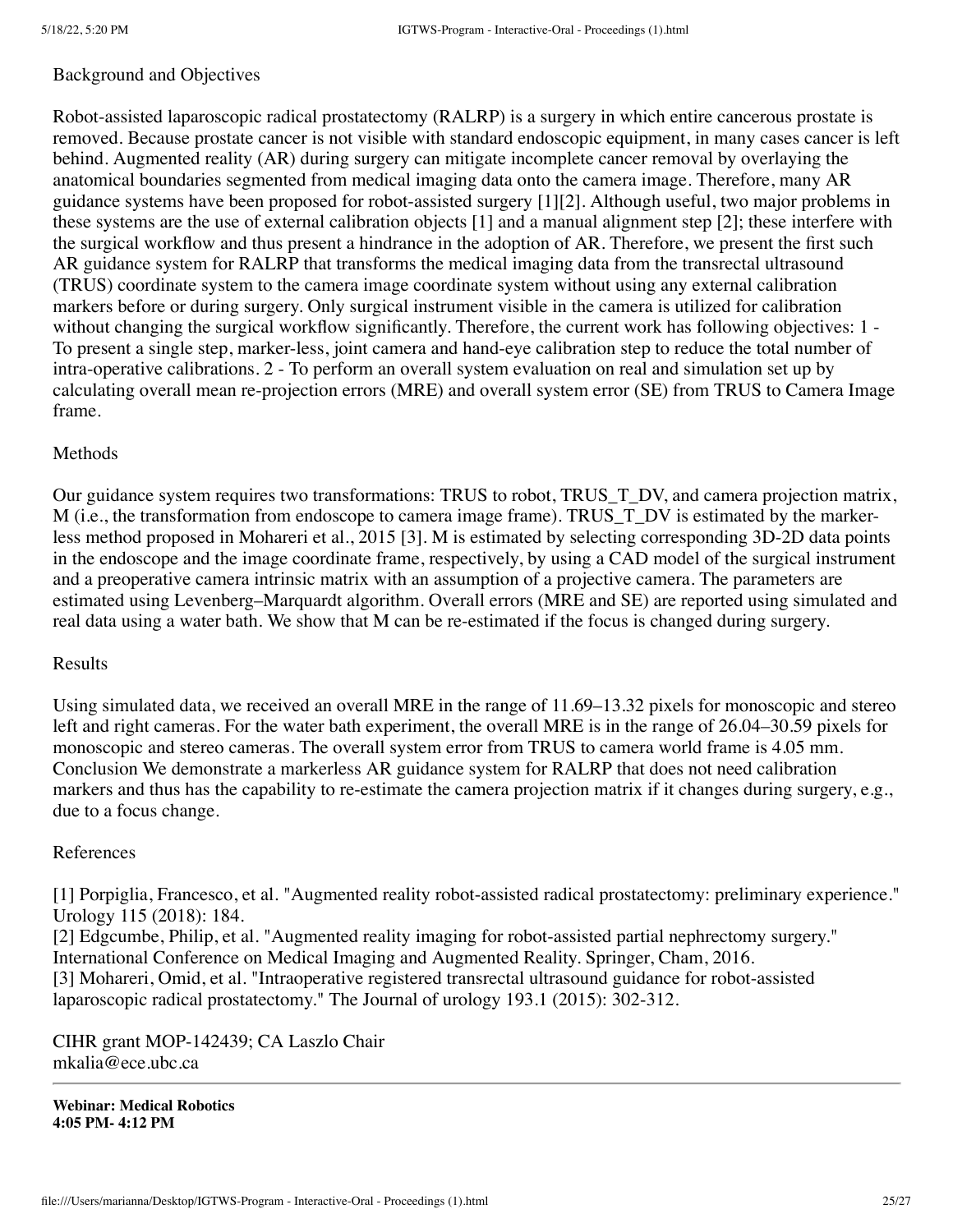# **A Literature Study on Needle Insertion Mechanical Factors Affecting Prostate Core Biopsy Sample Quality**

**Isaac Girgis 1 , Aseela Samsam<sup>2</sup> , Arash Rafiei 3 , Trushar Patel 4 , Sang-Eun Song 5**

**<sup>1</sup>Burnett School of Biomedical Sciences, University of Central Florida, Orlando, FL**

[Objectives] The examination of the prostate biopsy procedure is essential in the optimization of the diagnostic pathway of such a prevalent affliction as prostate cancer among men worldwide. With the core needle biopsy being the standard of care for the diagnosis of prostate cancer cases, the ability to obtain quality core samples is directly related to patient treatment and diagnostic reliability. Needle deflection and dynamic tissue deformation are two chief sources of unrepresentative samples outside of human error. The objective of this review was to analyze trends in the literature and comprise a comprehensive analysis.

[Methods] To assess how these factors affect overall histological sample quality, and what variables influence deflection and deformation, an exploratory systematic review of related literature and clinical trials was developed. A literature search using keywords [(core prostate) OR (prostate)] AND [(biopsy) OR (needle)] AND [(histological) OR (fragmentation) OR (deflection) OR (deformation)] AND [(factors) OR (rate) OR (quality)] was conducted. The resulting articles were analyzed for relevance of factors influencing histological sample quality and selected on a basis of inclusion and exclusion criteria.

[Results] The results highlighted the velocity of needle insertion into the soft tissue as a variable affecting dynamic deformation, including compression and manipulation of the prostate, and the geometry of the beveled biopsy needle tip combined with the application of a biopsy template impacting the deviation of the needle from the linear target. The impact of the application of an external template continues to be variable, limiting potential target locations with fixed guide clearance while introducing an additional component of friction, but fundamentally improving accuracy and precision. Friction forces also significantly influence the final product as related to these factors, shown by the inverse relationship between insertion velocity and friction stress and its effect on deformation through kinetic and viscous energies.

[Conclusion] This literature study clarifies the sensitive aspects of the biopsy procedure and provide for a basis to discuss the improvements to the system and its external influencers to improve overall patient care. This invites further studies to expand on core prostate biopsies by manipulating various factors with the intention of advancing the procedure.

# R15EB030356 isaacgirgis11@gmail.com

### **Webinar: Medical Robotics 4:12 PM - 4:19 PM**

# **A Calibration Framework for Enabling Image-Guided Robotic Surgery with the da Vinci Xi Surgical System via Integrated Stereovision and Joint Kinematics**

**Michael A. Kokko 1 , John D. Seigne 2 , Ryan J. Halter 3**

**<sup>1</sup>Thayer School of Engineering, Dartmouth College, Hanover, NH, USA <sup>2</sup>Division of Urology, Dartmouth-Hitchcock Medical Center, Lebanon, NH, USA**

[Objective] With widespread deployment of robotic surgical systems, the key hardware components of image guided surgery (IGS) are readily available to surgical teams, but are rarely used to their full potential in clinical practice. Fusion of preoperative imaging with intraoperative video has been demonstrated for a variety of

**<sup>2</sup>Lake Erie College of Osteopathic Medicine, University of Central Florida, Orlando, FL**

**<sup>3</sup>Advanced Urology Institute, DeLand, FL**

**<sup>4</sup>Morsani College of Medicine, University of South Florida, Tampa, FL**

**<sup>5</sup>Department of Mechanical and Aerospace Engineering, University of Central Florida, Orlando, FL**